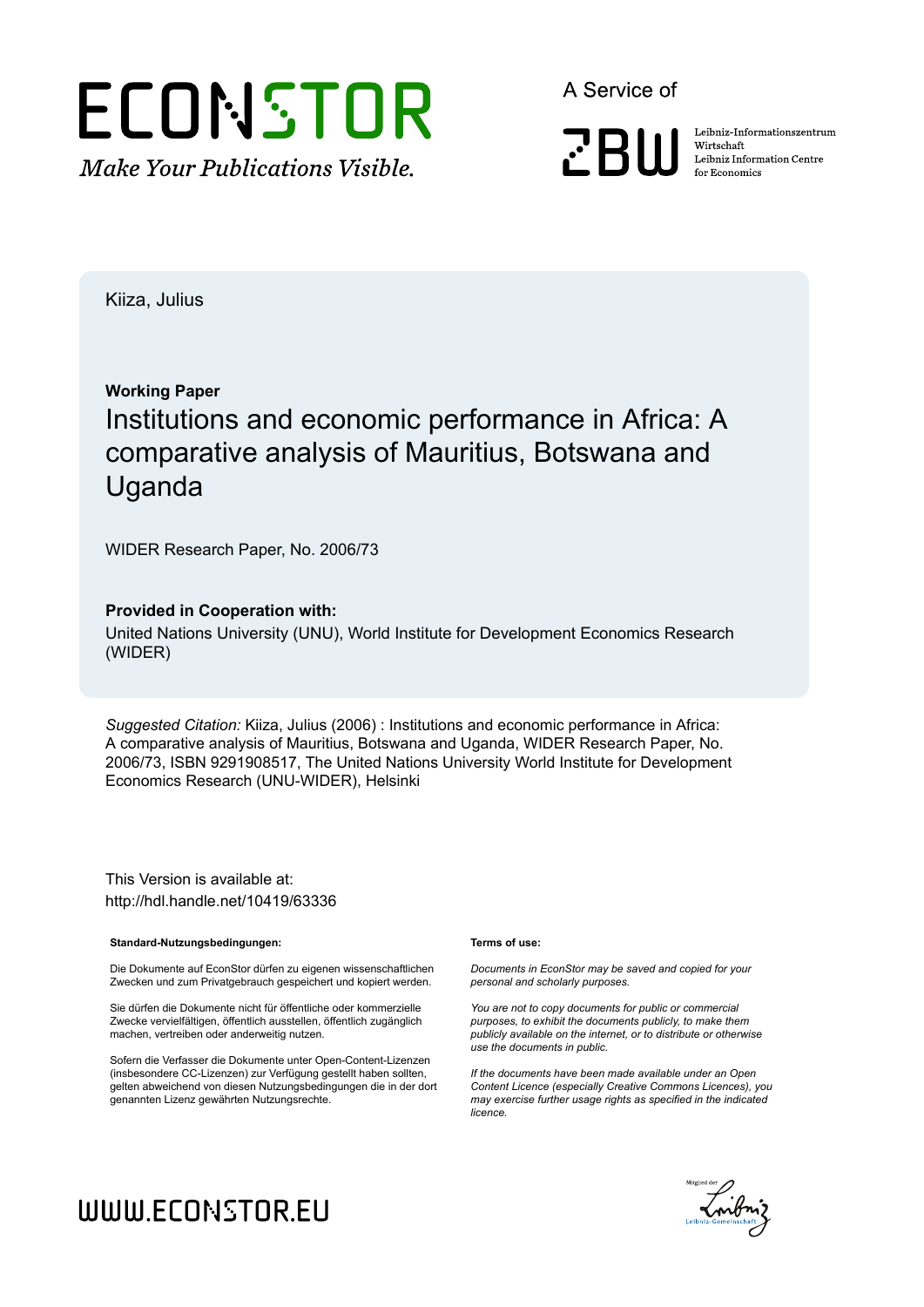

UNU-WIDER **World Institute for Development Economics Research** 

Research Paper No. 2006/73

## **Institutions and Economic Performance in Africa**

A Comparative Analysis of Mauritius, Botswana and Uganda

Julius Kiiza\*

July 2006

## **Abstract**

This paper examines the relationship between institution building and economic performance in Mauritius, Botswana and Uganda. The rationale for comparing these cases is simple. While the three have been super-economic stars in their own right, they have achieved substantially different outcomes. Mauritius has achieved Asia-type rapid growth, backed by the structural transformation of the economy from colonial commodity production (sugar) to postcolonial higher value-added industrial and information outcomes. Botswana has delivered rapid and sustained growth with no structural economic transformation. Uganda has attained rapid growth for a shorter postcolonial period (since 1992) and with no structural transformation. This paper contends that these cross-national differences largely arise from the presence of developmental nationalism *plus* Weberian bureaucracies in Mauritius and Botswana, and their absence in Uganda.

Keywords: developmental nationalism, economic performance, Africa

JEL classification: B52, O57, P16, P17

Copyright © UNU-WIDER 2006

\* Makerere University, Uganda; juliuskiiza@yahoo.com

This study has been prepared within the UNU-WIDER project on Institutions for Economic Development: Theory, History and Contemporary Experiences, directed by Ha-Joon Chang.

UNU-WIDER acknowledges the financial contributions to the research programme by the governments of Denmark (Royal Ministry of Foreign Affairs), Finland (Ministry for Foreign Affairs), Norway (Royal Ministry of Foreign Affairs), Sweden (Swedish International Development Cooperation Agency—Sida) and the United Kingdom (Department for International Development).

ISSN 1810-2611 ISBN 92-9190-851-7 (internet version)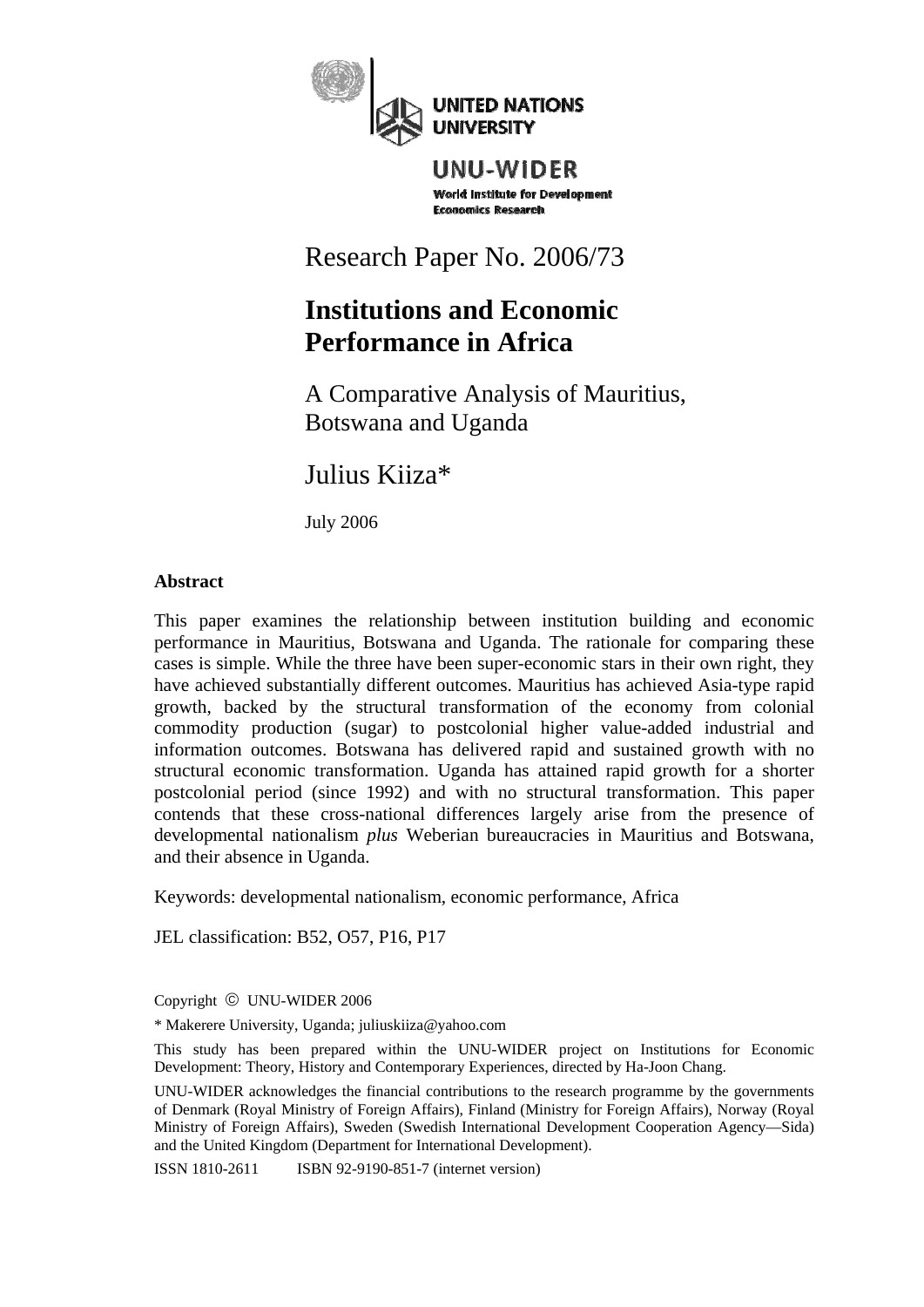#### **Acknowledgements**

I acknowledge, with thanks, the comments I got from Ha-Joon Chang, Howard Stein, John Toye and other participants at the UNU-WIDER Helsinki Workshop of 18-19 April 2005. Unfortunately, but perhaps inevitably, I was unable to adopt all the suggestions made. Errors and omissions, if any, are mine.

*The World Institute for Development Economics Research (WIDER) was established by the United Nations University (UNU) as its first research and training centre and started work in Helsinki, Finland in 1985. The Institute undertakes applied research and policy analysis on structural changes affecting the developing and transitional economies, provides a forum for the advocacy of policies leading to robust, equitable and environmentally sustainable growth, and promotes capacity strengthening and training in the field of economic and social policy making. Work is carried out by staff researchers and visiting scholars in Helsinki and through networks of collaborating scholars and institutions around the world.* 

*www.wider.unu.edu publications@wider.unu.edu* 

UNU World Institute for Development Economics Research (UNU-WIDER) Katajanokanlaituri 6 B, 00160 Helsinki, Finland

Camera-ready typescript prepared by Adam Swallow at UNU-WIDER

The views expressed in this publication are those of the authors. Publication does not imply endorsement by the Institute or the United Nations University, nor by the programme/project sponsors, of any of the views expressed.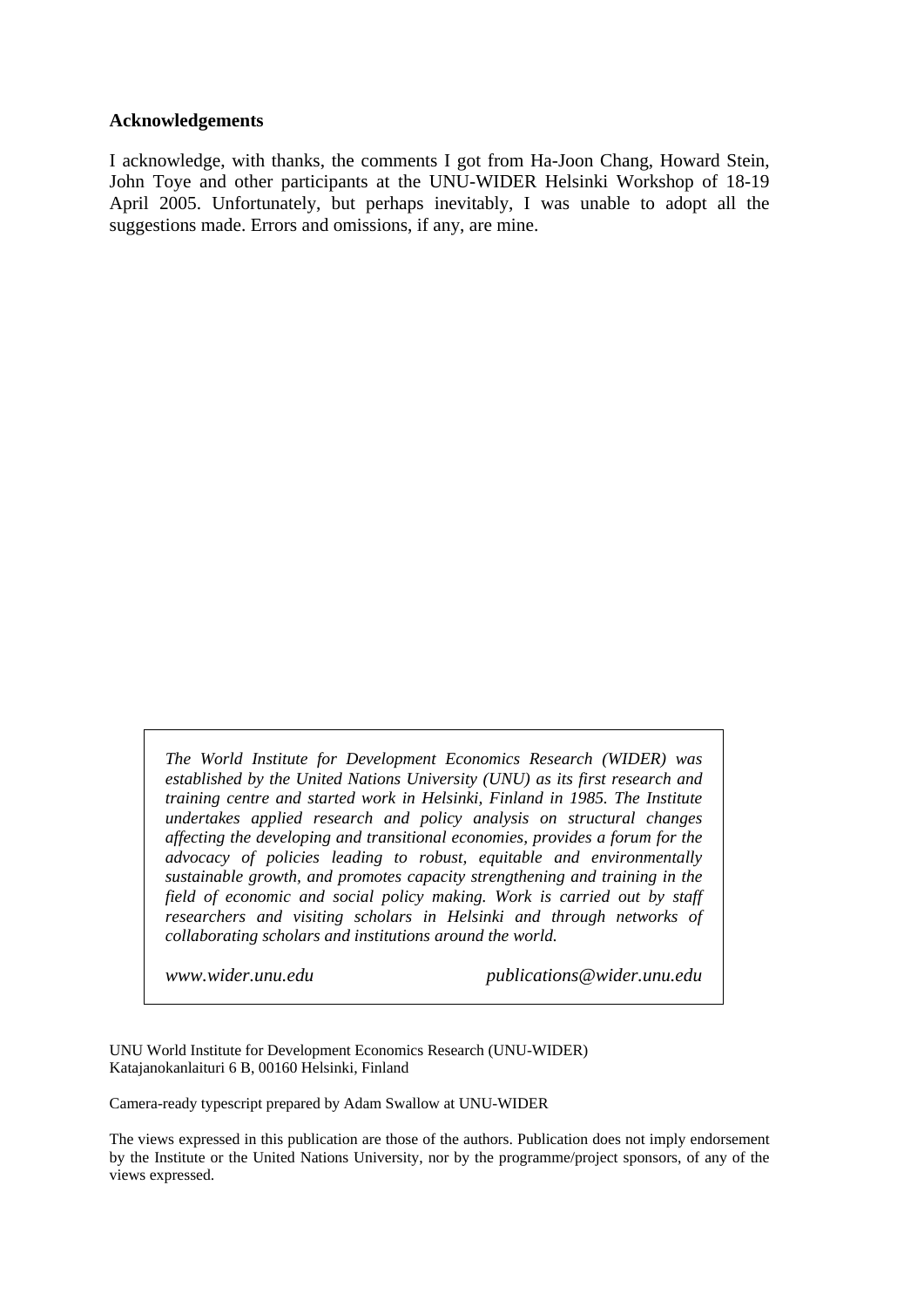#### **Introduction**

The last few decades have witnessed spirited debate over the role of institutions in fostering or frustrating economic development. The debate appeared, for a time, to be polarised between the orthodox New Institutional Economists (e.g. North, 1990; Hall and Jones, 1999) and a variety of heterodox institutional analysts (Evans, 1995; Chang, 2002). The former camp focused on 'market-enhancing' cum 'enabling' institutions (e.g. World Bank, 2001); the latter grappled with institutional development from a context-specific perspective. One group called for democracy, property rights and the rule of law as instruments of capitalist development; the other doubted the effectiveness of these 'best practice' institutions *without* country-specific institutional innovations. One team appeared to address the symptoms of poor economic performance; the other attacked the root cause of the problem.

By the beginning of the new century, some degree of consensus had emerged. That institutions matter in the performance of economies is no longer controversial. That cross-national variations in the performance of economies are shaped by the presence or absence of 'good' institutions is not controversial either. What is controversial is the real meaning of 'good' institutions and in what ways countries with 'bad' institutions may attain 'effective' institutions. That effective institutions (in a developmental sense) are not acquired via the wholesale importation of 'best-practice institutions' is evident from the effectiveness of homegrown developmental states in northeast Asia (Johnson, 1982). That effective institutions are not necessarily *Western* is also clear from the superb economic performance of China, which has built capitalism with distinctly *Chinese* (read 'imperfect') institutions (Yingyi-Qian, 2001).

It is the purpose of this paper to examine the relationship between institution building and economic performance in three 'successful' African economies – Mauritius, Botswana and Uganda. 'Successful' is used in inverted commas for a simple reason. While all the three have been super-economic stars in their own right, they have achieved substantially different outcomes. Mauritius has achieved Asia-type rapid and sustained growth, backed by the structural transformation of the economy from colonial commodity production (sugar) to postcolonial higher value-added industrial and information outcomes. Botswana has delivered rapid and sustained growth with no structural economic transformation. Uganda has attained rapid growth for a shorter postcolonial period (since 1992) and with no structural transformation.

The central question of this study is: Why, on a developmental continuum, does Mauritius outperform Botswana, which in turn outshines Uganda? The corollary of this is: What difference did developmentalist institutions make in the economic miracle of Mauritius and Botswana? And in what ways can Uganda-like economies learn from the Mauritius-Botswana experience? This paper identifies developmental nationalism as a key explanatory factor. A clear understanding of developmental nationalism, however, calls for an outline of the history of mercantilism and institution building.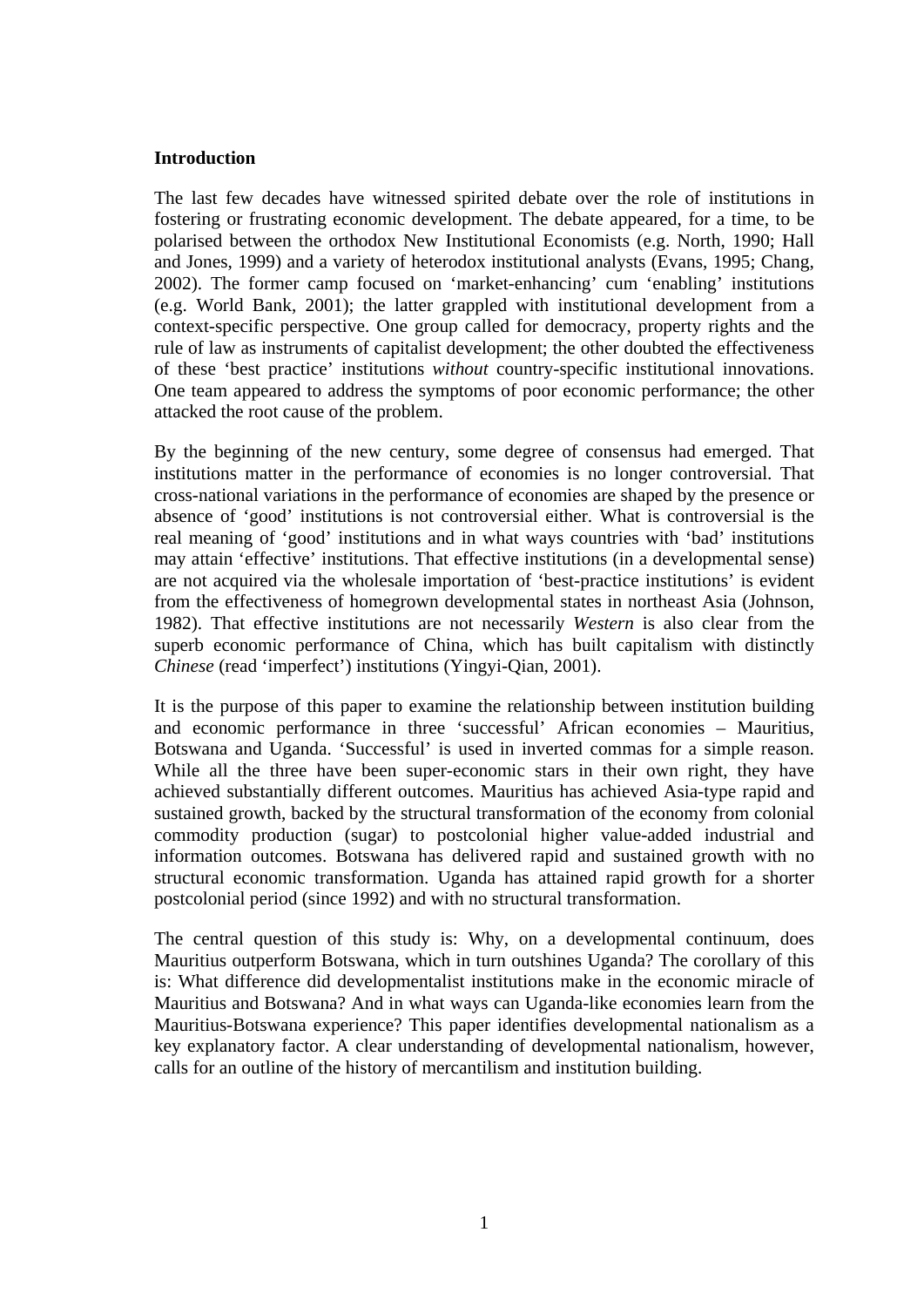#### **Mercantile roots of developmental nationalism**

 $\overline{a}$ 

Mercantilism has been a controversial term in political economy. Liberal and Marxist political economists conceptualize economic mercantilism in pejorative terms. In the liberal tradition, mercantilism implies the use of protective tariffs, the shielding of inefficient firms from market efficiency and, in short, the distortion of markets (Coleman, 1969: 5-6).1 This view springs from Adam Smith's (1776/1937) *The Wealth of Nations*, in which Smith outlined the 'mercantile' system. The term was not his invention, but the exposition was.2

Marxian analysis is also pitted against mercantilism. The Marxian variant of the German historical school describes mercantilism as 'the ideology of the monopoly trading companies' (Coleman, 1969: 7). In Marxist theory, mercantilism is 'a system of State-regulated exploitation through trade … [It is] essentially the economic policy of an age of primitive accumulation'.3 Neither Marxism nor liberalism appreciates the *dynamic* character of mercantilism; the fact, that is, that mercantilism changes in character, depending on the contingent needs of the national economy.

My point of departure is that the *contents* of economic mercantilism (or developmental nationalism) are not set in stone. The tools used might involve *direct* state involvement in promoting development or *indirect* approaches such as subsidizing private entrepreneurs. It might involve protectionism at one time and economic openness (or globalization) at another, depending on the concrete demands of the national economy.4

Evidence suggests that the countries that are now advanced used nationalistic policies to grow (Chang, 2002). Importation of manufactured or luxurious products was discouraged (via high tariffs or even a total ban). Second, to stimulate domestic industrialization, importation of raw materials was encouraged while the export of raw materials was prohibited. Under the reign of King James I, England for example, banned the export of unfinished cloth to the Netherlands (the economic hegemon of the time). Third, the hemorrhage of gold or silver (a mercantilist measure of wealth) was

<sup>1</sup> For a newer (but under-researched) account drawing on the neo-liberal tradition, see George O'Brien, 'An Explanation of Mercantilism', at http://www.daft.com/~rab/liberty/misc/mercantilism.html, accessed 5 January 2005.

<sup>2</sup> The earliest use of 'mercantile system' appears in Victor Riquetti's (1763: 329) *Philosophie Rurale,* in which he talks of the 'Absurd inconsistency of the mercantile system' (*systeme mercantile*). This was a critique of the view that a nation benefits from importation of money, an earlier theoretical perspective that understood mercantilism as an economic doctrine 'based on the principle that money alone is wealth' (Coleman, 1969: 1).

<sup>3</sup> Dobb (1946: 209) quoted in Coleman (1969: 7). I hasten to point out, though, that mercantilism does not figure much in Karl Marx's treatment of history.

<sup>4</sup> The German literature shows that *Merkantilismus* (mercantilism) is no ordinary economic policy. It is above everything else, 'a policy of state-making (*Staatsbildung*) carried out by wise and benevolent rulers' (Cameron, 1989: 129). Gustav (von) Schmoller (1896: 69) argued that mercantilism 'in its innermost kernel is nothing but state-making – not state-making in a narrow sense but state-making and national-economic-making at the same time'.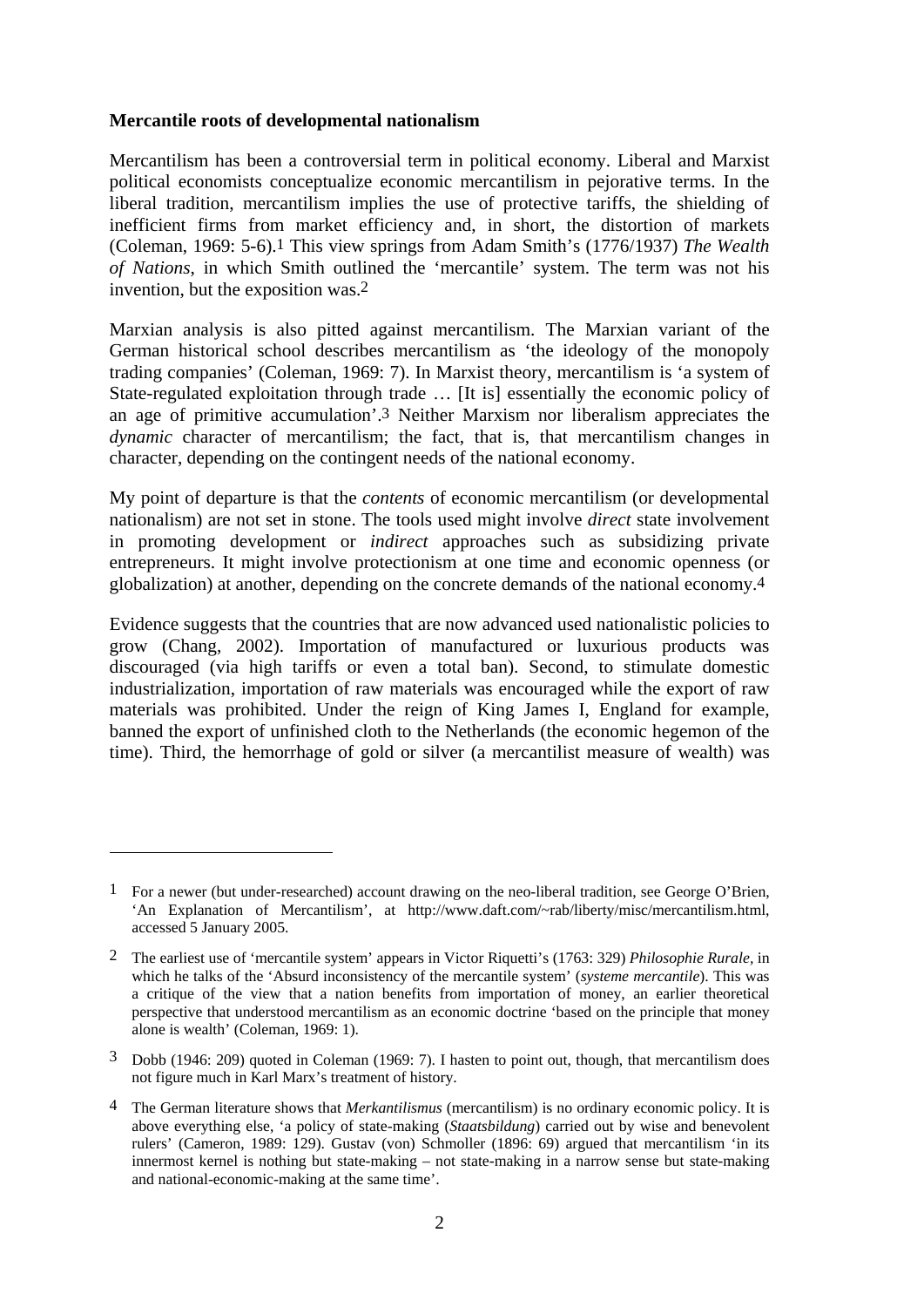discouraged.5 Fourth, imports of skilled artisans and machinery were encouraged; while 'exports' of skilled industrialists and equipment were restricted. Fifth, navigation laws were formulated to promote domestic shipbuilding industries and create business for domestic investors.

These policies of mercantilism – which are central to modern developmental nationalism – historically took roots in countries that acquired an ideology of nationalism, backed by improvements in state bureaucracies. Typical examples are seventeenth century France under the reign of King Louis XIV and the economic leadership of Jean-Baptiste Colbert (Cole, 1939/1964). Another case in point is the reign of the Tudor Monarchs in England (named after Henry Tudor) particularly Queen Elizabeth I (1558-1603). Evidence clearly shows that nationalism as an ideology plays an insignificant developmental role unless it is *institutionalized* in some form of state bureaucracies. According to Chalmers Johnson (1982), the institutionalization of a developmentalist ideology was perfected by Japan's MITI in pursuit of rapid 'late' industrialization.6

By implication, therefore, developmental nationalism needs to be embodied in formal institutions or state bureaucracies if it is to serve the goal of development. The 'developmentalist bureaucracy' documented in this paper, is the institutional embodiment of the ideology of developmental nationalism. According to Chang (2002), the establishment of a meritocratic bureaucracy was a major step in the history of development:

The pioneer in this regard was Prussia. An extensive bureaucratic reform was implemented by Frederick William I from 1713, the year of his accession to the throne. The key measures included: the centralization of authorities scattered over two dozen separate territorial entities (many of them not even physically contiguous)… the transformation of the status of bureaucrats from private servants of the royal family into servants of the state; regular payments in cash (rather than in kind as before) of adequate salaries; and introduction of a strict supervision system. Thanks to these measures and to the additional measures introduced by his son, Frederick the Great (1740-86), by the early nineteenth century Prussia could be said to have installed the key elements of a modern (Weberian) bureaucracy – an entrance examination, a hierarchical organization, pension systems, a disciplinary procedure and security of tenure (Chang, 2002: 80).

This paper grapples with the presence or absence of these essential ingredients of 'Weberian' bureaucracy (after Max Weber, 1904-11 (1964)) and how they explain cross-national differences in economic performance. To what degree are the Prussia-like Weberian reforms helpful today? This paper does not pretend to develop a new theory

<sup>5</sup> Spain for example declared the export of gold and silver punishable by death in the early sixteenth century. France declared the export of gold and silver illegal in 1506, 1540, 1548 and 1574 (Frieden and Lake, 1987: 67).

<sup>6</sup> The Asian tigers such as Taiwan, Singapore, and South Korea that followed the Japanese example have reaped substantial developmental dividends – in comparison with Southeast Asia and sub-Saharan Africa that have been relatively unsuccessful in building developmentalist institutions.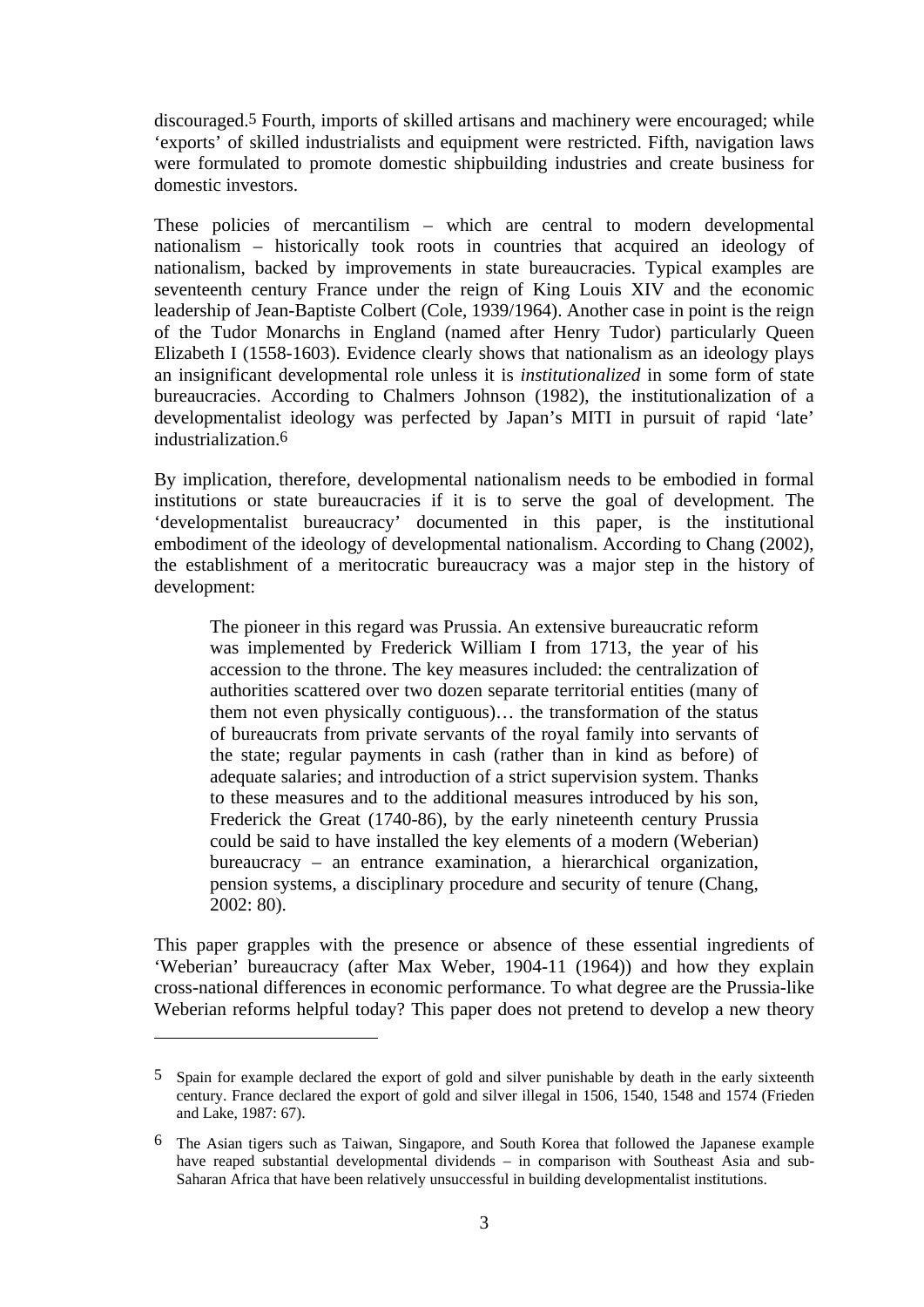of development. I only attempt to explain the association between a developmentalist ideology, Weberianness and the level of economic performance attained in Mauritius, Botswana and Uganda (also see Evans and Rauch, 2005).

### **Conceptual challenge**

 $\overline{a}$ 

Two conceptual challenges persist. First, there is no universally acceptable definition of institutions (although the accent in the literature is placed on institutions as 'rules of the game' and/or as 'organizations' – e.g. van Arkadie, 1990). Second, no consensus exists on the role of institutions in promoting or blocking development (Chang, 2006).

Two major varieties of literature exist, one expounding the 'good bureaucracies' thesis and the other developing the 'institutions first' hypothesis. The 'good bureaucracies' literature (e.g. Rauch and Evans, 1999) argues that replacing patronage systems of state officials with a professional bureaucracy is a necessary (though insufficient) condition for a state to be 'developmental'. This echoes the view that a merit-based, professional system of administration is superior to the spoils system that existed prior to the reforms of the late nineteenth century. Simply stated, (i) having entry requirements for civil service; (ii) paying reasonable salaries; and (iii) a merit-based system of internal promotion all seem to result in 'better quality' bureaucracies – the very antithesis of the spoils system (Rauch and Evans, 1999).7

The second variety of literature builds on the first. It examines the interface between institutional development and economic growth. This literature argues that institutions matter for explaining cross-country differences in growth. The orthodox discourse, as already hinted, focuses on the minimalist version of institutions. State activism, for example, is restricted to the creation of an 'enabling environment' for private sector-led development. The heterodox variant argues that while the 'enabling' institutions may *influence* economic outcomes, the real *determinants* of the quality and pace of growth are developmentalist institutions whose role is shaped by the concrete contingencies in individual countries.

What seems to be agreeable to both orthodox and heterodox institutionalists is that poor bureaucratic quality (measured by the degree of Weberianness) lowers investment and growth (Knack and Keefer, 1995). Evans and Rauch (2005) emphasize this point in their empirical study of the association between bureaucratic structure and growth. Using an original data set, they examine the characteristics of core state economic agencies and the growth records of a sample of 35 developing countries for the period 1970-90. They use a Weberian scale to measure the degree to which state agencies employ meritocratic recruitment and offer predictable, rewarding and long-term careers. Their main finding is that Weberianness significantly enhances prospects for growth.

 $\frac{7}{10}$  The term spoils system sprang from the maxim: To the victor belongs the spoils. In nineteenth century USA, for example, a party that won elections ensured that civil service jobs (from state governments to federal government) were filled by members of the winning party. This was the spoils system at work. In Uganda today, President Museveni has asserted that members of his National Resistance Movement (NRM) party who lose in the NRM party primaries (*Monitor* 9 December 2005: 1) should not defect to opposition parties. Under his leadership, jobs in public institutions will be allocated to NRM cadres – supposedly as a way of fighting official corruption (*Monitor* 12 December 2005: 5).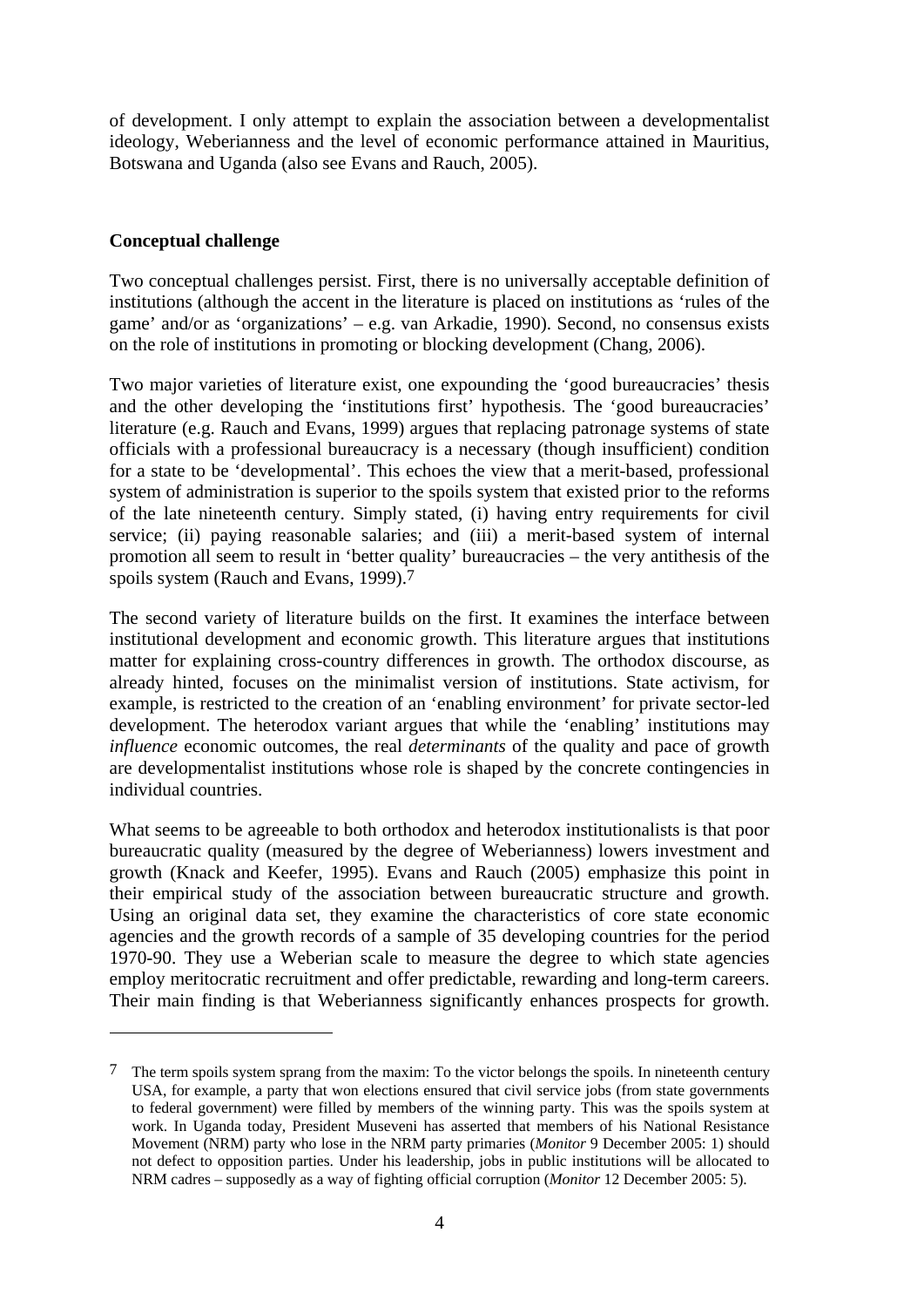Their conclusion is twofold. First, Weberianness should be included as a factor in the general models of economic growth. Second, developing countries should build better bureaucracies if they are to promote durable development.

To what degree do the cases of Mauritius, Botswana and Uganda uphold or falsify the 'good bureaucracies' and the 'institutions first' propositions?

### **Mauritius: triumph of hope over endowments?**

Mauritius is a tiny Island state in the Indian Ocean. With a total area of 1,865  $km^2$  and a population of 1.2 million people, Mauritius has one of the world's highest population densities:  $602/km^2$ .

Mauritius obtained political independence in 1968 after a unique colonial history. It was first colonized by the Dutch (1638-1710), followed by the French (1715-1810) and the British (1810-1968).8 French colonialism established sugar estates using slave labour imported from Africa. The colony became so prosperous that it was the object of struggle between the French and the British during the Napoleonic wars.

Even when Britain captured the colony from France, several French institutions remained intact. For instance, the Napoleonic code of law was maintained. The French language also remained and is still used more widely than English. More importantly, the Franco-Mauritians (descendants of French planters) remained key players in the economy. While they account for only 2 per cent of the total population – in comparison with Indo-Mauritians (68 per cent), Creoles (27 per cent) and Sino-Mauritians (3 per cent) – they constitute the proverbial sugar oligarchy (Meisenhelder, 1997: 280).9 Today, the Franco-Mauritians dominate banking and other modern businesses.10

At the time of independence (1968), the 'initial conditions' of Mauritius were deplorable. The 1961 Royal Commission headed by Professor J. E. Meade documented the hurdles to Mauritian development in no uncertain terms. Mauritius had no mineral or oil deposits. It had a narrow domestic market (about 700,000 people then). The long distance separating Mauritius from European and American markets posed a challenge for industrialization. The Mauritian economy lacked technical skills and capital for investment. Most importantly, the Island was a monocrop (sugar) economy (Meade Report, 1961). By 1967, sugar accounted for 95 per cent of total export earnings, over 30 per cent of GNP and about 35 per cent of total employment. According to Naipul (1972) Mauritius was 'an agricultural colony, created by empire in an empty island and

<sup>8</sup> The Dutch named the Island Mauritius in honor of Prince Maurice of Nassau.

<sup>9</sup> Indo-Mauritians are descended from about 500,000 Indian immigrants who were brought by the British in the nineteenth century to work as indentured laborers (after slavery was abolished in 1835). Mauritian Creoles trace their origins to the plantation owners and slaves who were brought from Africa to work the sugar fields.

<sup>10</sup> Franco-Mauritians control nearly all of the large sugar estates and are active in business and banking. Initially, they were even active in politics. As the Indian population became numerically dominant and the voting franchise was extended, political power shifted from the Franco-Mauritians and their Creole allies to the Hindus.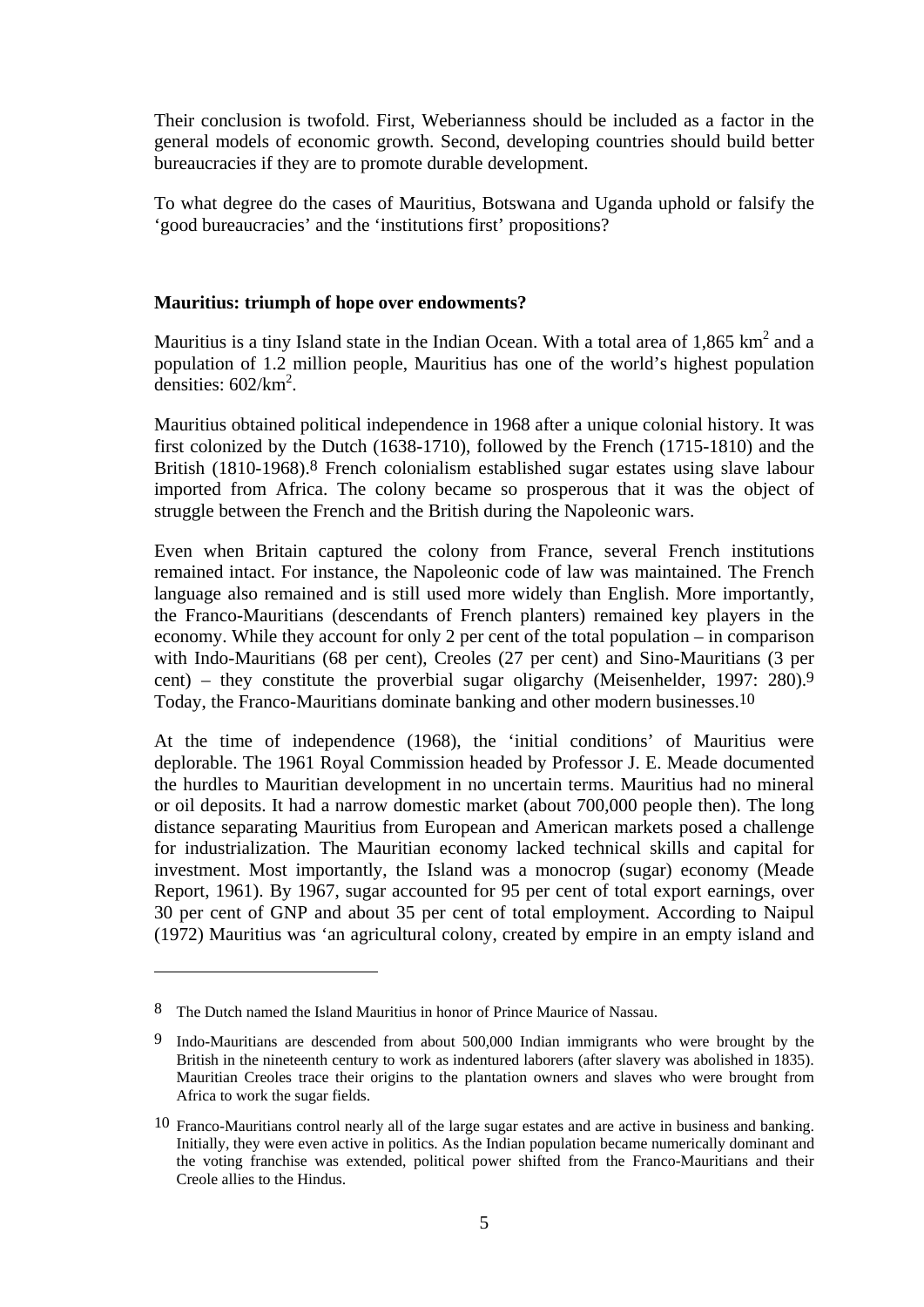always meant to be part of something larger, now given a thing called independence and set adrift; [it was] an abandoned imperial barracoon, incapable of economic or cultural autonomy'.

By the 1980s, however, the Mauritian economy had experienced *structural* transformation. Sugar exports, which accounted for 95 per cent of export earnings in 1967 declined to about 60 per cent in 1979 and 37 per cent in 1987. The contribution of sugar to total GDP also declined from over 30 per cent in 1967 to 20 per cent in 1979 and less than 14 per cent in the late 1980s (Mauritius, 2004). On the other hand, the share of manufactured exports – coming primarily from the Export Processing Zone (a politically constructed developmental institution) – increased from 25 per cent in 1979 to 58 per cent in 1989. [The contribution of EPZ manufacturing to total GDP, national employment and export earnings continued in the 1990s and beyond.] The service sector, which was initially dominated by tourism (a 'commodity service'), qualitatively changed in favour of the higher value-added banking and the ICT services.11 Today, the Mauritian economy is one of the healthiest in Africa. Total GDP stands at \$6 billion while per capita income is \$4,900. The real growth rate is 4.6 per cent, while the average inflation rate is 4.8 per cent.

What institutional variables account for Mauritius' structural transformation into a high value-added industrial and information economy? This question will be addressed once an outline of the economic trend in Botswana and Uganda is given.

#### **Botswana: possibilities in barren land**

 $\overline{a}$ 

Botswana, like Mauritius, is a former colony – of Britain. Like Mauritius, Botswana is a 'small' country  $(600,370 \text{ km}^2)$ , with about 1.6 million people.<sup>12</sup> The traditional economic activity – cattle rearing – was still dominant at the time of independence in 1966.

However, Botswana had several characteristics that distinguished it from Mauritius. First, is being landlocked.13 Second, Botswana is larger than Mauritius although over 84 per cent of the landmass is the largely uninhabited Kalahari dessert. In fact, 80 per cent of the Batswana live along the fertile Eastern border.14 Third, British colonialism in Botswana was one of the most ineffective regimes (in a developmental sense).

<sup>11</sup> Mainstream economists argue that a change in the structure of the economy from commodity production through industrialisation to the services sector signifies a qualitative shift. I urge caution. Tourism, I contend, is a 'commodity service' precisely because it involves inviting foreigners to see locals in their 'state of nature'.

<sup>12</sup> See Botswana Fact Sheet, http://www.infoplease.com/ipa/A0107353.html, accessed 17 March 2005.

<sup>13</sup> Its neighbours are Namibia, South Africa, Zambia and Zimbabwe.

<sup>14</sup> Tswana or Batswana are the people of Botswana. The country's original name – Bechwanaland – is descriptive. It means the land of the Tswana.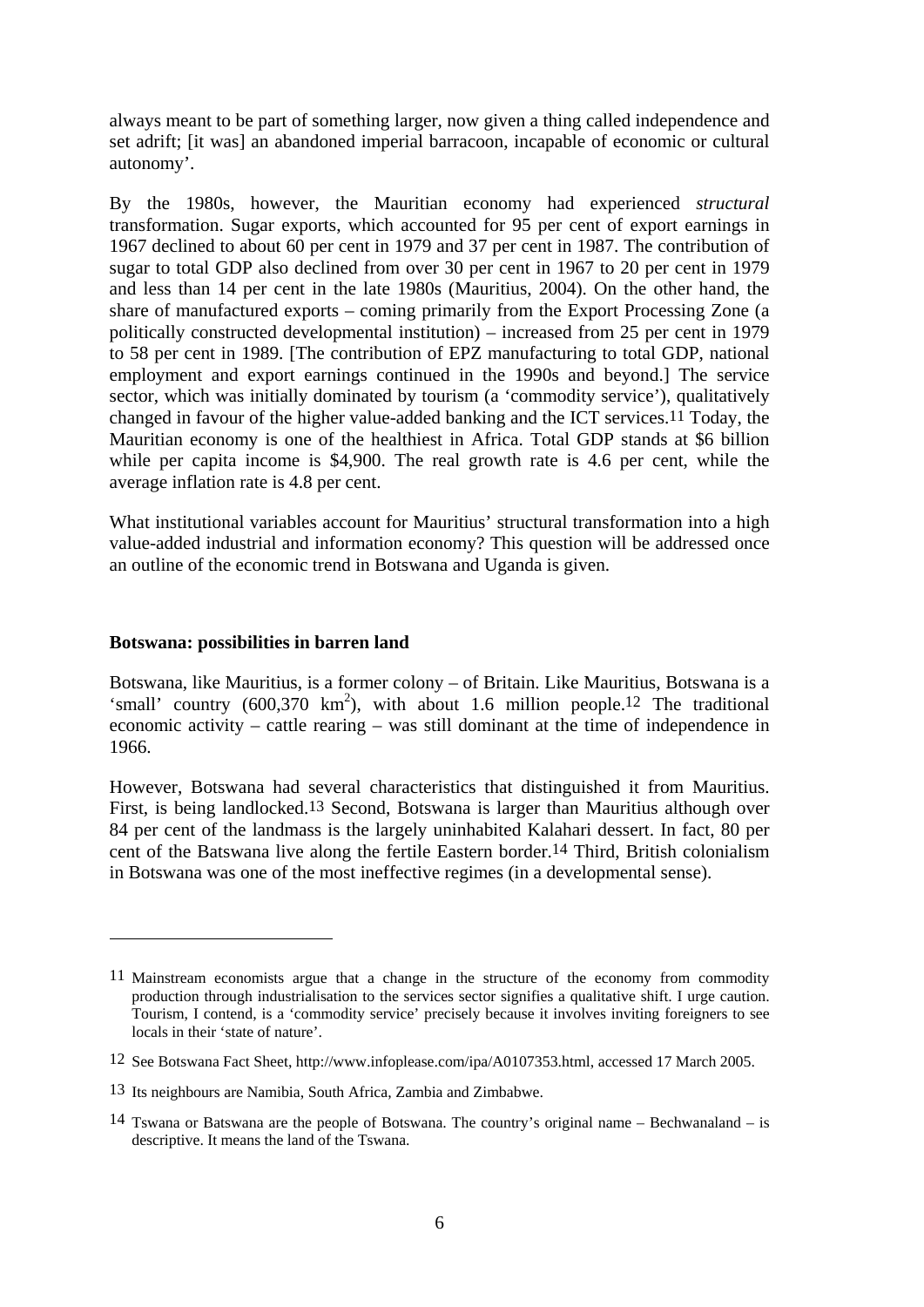Bechuanaland was declared a British Protectorate in 1885.15 From Britain's imperial perspective, the main reason for acquiring Botswana was strategic. With mineral rich South Africa under its control, Britain had no serious economic interest in Bechuanaland (which was deemed to be poor in minerals). But this changed when Germany annexed Namibia in 1884. British strategists feared that Germany would soon acquire Bechuanaland and, thereby, block Britain's major corridor to Northern Africa. As Cecil Rhodes noted, Bechuanaland was the 'Suez Canal into (Africa's) interior' (quoted in Gann, et al., 1967: 203).16

At the time of independence in 1966, Botswana was the third poorest country in the world (Tregenna 2003). This was arguably because of *ineffective* British colonialism.17 The country had just 12 km of paved road and two secondary schools. Only 100 Batswana had completed secondary school and only 22 had graduated from university (Acemoglu, et al., 2003: 1). To worsen matters, Botswana was a dessert and a primary commodity producer of cattle. Most commentators on Botswana's economic prospects at the time of independence concluded that the country's growth prospects were dismal.

They were wrong. Between 1966 and 1974, Botswana was one of the fastest growing countries in the world. Real GDP growth averaged 16 per cent between 1970 and 1974. Between 1975 and 1989, Botswana maintained its rapid growth rate. With the discovery of diamond deposits at Orapa cattle post (1967) and the subsequent opening of Juaneng diamond mines (1982), mining took the place of agriculture as a leading economic sector. Domestic savings started to exceed investment. Government ran budget and trade surpluses. The ratio of government revenue to GDP was a superb 50 per cent (about double the African average) and peaked at 64 per cent in 1988 (Tregenna, 2003). In 1997, Botswana graduated into middle income category.

<sup>15</sup> In colonial usage, colonies were different from protectorates. Colonies were areas of European settlement. They were *homes-away-from-home*. Protectorates, by contrast, were territories of European exploitation, but not settlement. Infrastructural and economic development was more substantial in colonies (e.g. South Africa, Zimbabwe and Kenya) than protectorates, like Uganda. In the eyes of the colonized, however, the difference between colonies and protectorates was academic (Mamdani, 1996).

<sup>16</sup> Cecil Rhodes (1853-1902), in whose honour the Rhodes scholarships to Oxford are named, was a son of a Hertfordshire clergy. He first went to South Africa in 1970 and remained active in southern African politics and business till his death. In business, Rhodes acquired substantial shares in Kimberly diamond mines. He later formed De Beers Mining Co. (one of the largest in South Africa) and worked through the British South Africa Co. (a chartered company) to take control of the mineral rich Ndebeleland and Shonaland. In 1888, Rhodes (with Berney Barnato) created De Beers Consolidated Mines, which reputedly had the largest capital in the world. As a politician, he was MP of the Cape Colony (1881-1902), Prime Minister and dictator of Cape Colony (1890-1896), and a key player in the development of Zimbabwe (formerly called Rhodesia after Rhodes). As an imperialist, Rhodes caused Britain to establish a protectorate over Bechuanaland in 1885. He also had a vision of British rule and/or dominion 'from the Cape to Cairo' (Columbia Encyclopedia, 2001-04).

<sup>17</sup> Dale (1995) and other sympathisers of British colonialism have used the term 'benign neglect' to describe Britain's role in Botswana, suggesting that British occupation was harmless. This is inaccurate. If, at the very minimum, capitalists agree that *Zeit ist Geld* (Time is Money), and if British imperialism in Botswana postponed national development to an indefinite future, it certainly led to time wastage (from a developmental perspective). British colonialism cannot, therefore, be called 'benign'. I prefer to use the term 'ineffective colonialism' in comparison with Taiwan and Korea, for example, where Japanese colonialism built developmental infrastructure (e.g. dense railway networks) that facilitated postcolonial development.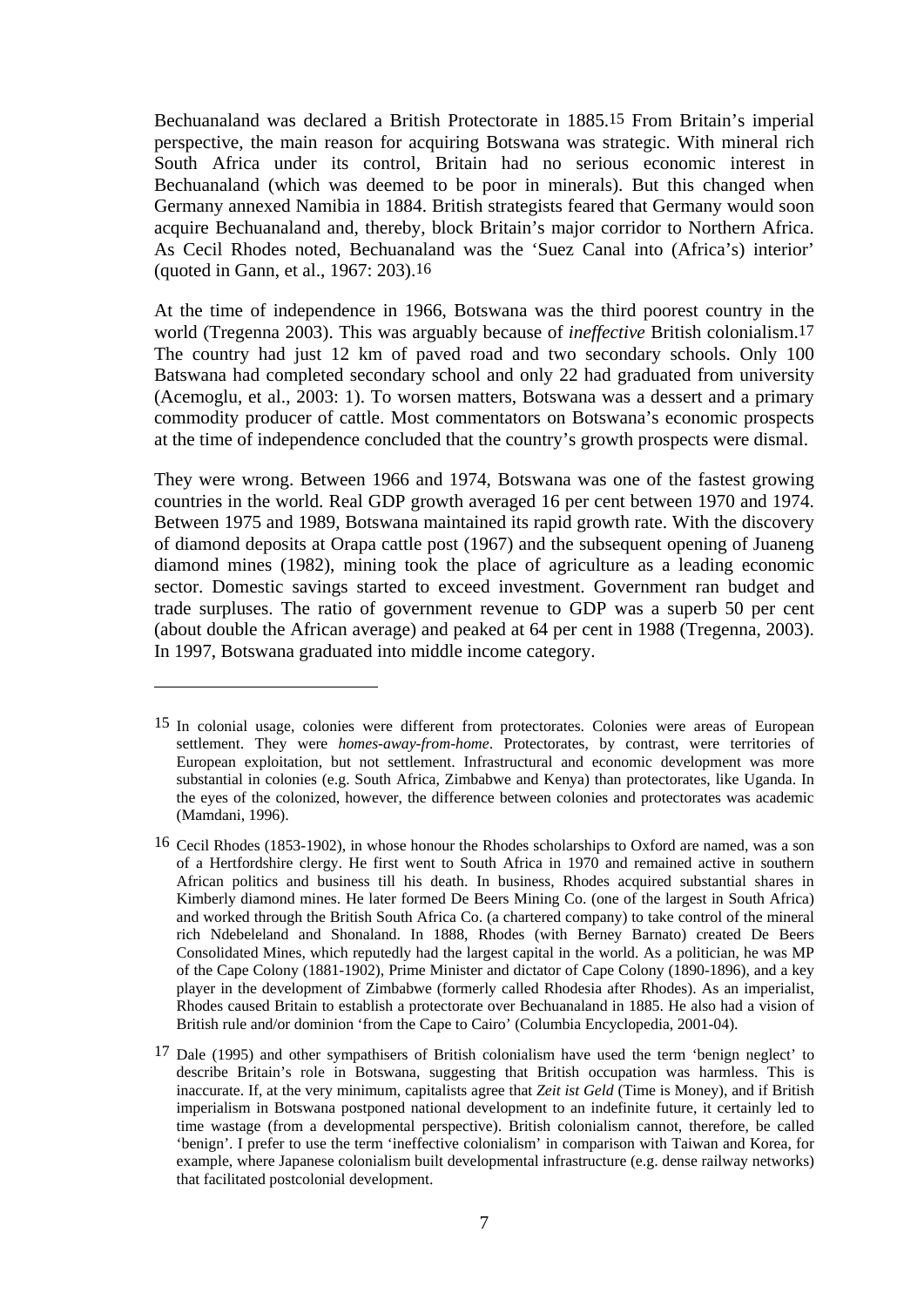Today, Botswana's GDP is a comfortable \$14 billion (2005). Per capita income is \$8,800, while real GDP growth and inflation are 7.6 per cent and 8 per cent respectively. The level of infrastructural development is also high. Botswana now has 888 km of railway and 10,217 km of roads (with 5,619 km paved and the rest unpaved). The country's socio-economic indicators are also impressive, save for the AIDs crisis.18 Botswana has one of the highest foreign exchange reserves in the world (Jefferis and Kelly, 1999: 212). At a time when most African countries have a huge debt burden, Botswana's foreign debt is only about 14 per cent of GNP. The country has no internal debt and is a net exporter of capital.

How does one explain the superb economic record of Africa's success stories in comparison with economic disasters (e.g. Somalia) and the moderate performers (like Uganda)? This question will be addressed once Uganda's economic record is outlined.

#### **Uganda: stuck in the Garden of Eden?**

 $\overline{a}$ 

Uganda, like Mauritius and Botswana, has a history of colonial occupation. The country was declared a British protectorate in 1894 and remained under British rule for 70 years. With a total area of  $236,000 \text{ km}^2$  and a total population of 25 million people (Uganda, 2005). Uganda is a relatively small country – which is, nevertheless, larger than Mauritius. Uganda has some of the best god-given advantages in the world. Blessed with fertile soils, heavy and reliable rainfall in most parts, and temperatures ranging between 18-27 per cent throughout the year, Uganda is a Garden of Eden. To Sir Winston Churchill, Uganda was the 'Pearl of Africa'.19 Whether Uganda's Garden of Eden status has been a blessing or a 'curse in disguise' will become clearer shortly.

When Uganda obtained political independence in 1962, it had one of the most promising economies in Africa. Between 1963 and 1970, GDP grew by 4.8 per cent a year, while population increased at an estimated rate of 2.6 per cent, implying an annual increase in per capita income of about 2 per cent. Uganda's domestic savings averaged 13 per cent, a level that 'permitted implementation of an ambitious investment program without undue pressure on domestic prices and the balance of payments' (World Bank, 1982: 3). In the 1960s, the terms of trade for Uganda's exports were favourable and export earnings were sufficient to finance imports.

With the rise of Idi Amin to power in 1971, Uganda's rosy economic and institutional credentials were reversed. Real GDP declined at an average rate of 3.8 per cent a year

<sup>18</sup> In 2001, Botswana had the highest rate of HIV infection in the world: 250,000 of its 1.6 million people were infected and 50 per cent of the population between 25-29 years were dying of AIDS. In 2002, an ambitious campaign was launched that provides free anti-retroviral drugs to anyone who needs them. By March 2004, Botswana no longer had the highest infection rates in the world. But with 37.5 per cent of the population infected, the country is in deep trouble.

<sup>19</sup> Having travelled across Africa and elsewhere in the world, Churchill was amazed by the immense potential of this evergreen country: 'Uganda … is alive by itself. It … ought in the course of time to become the most prosperous of all our East and Central African possessions, and perhaps the financial driving wheel of all this part of the world. … My counsel plainly is: "Concentrate upon Uganda." No where else will the results be more brilliant, more substantial, more rapidly realised.' Winston Churchill – 1904: quoted in Worthington (1946: i).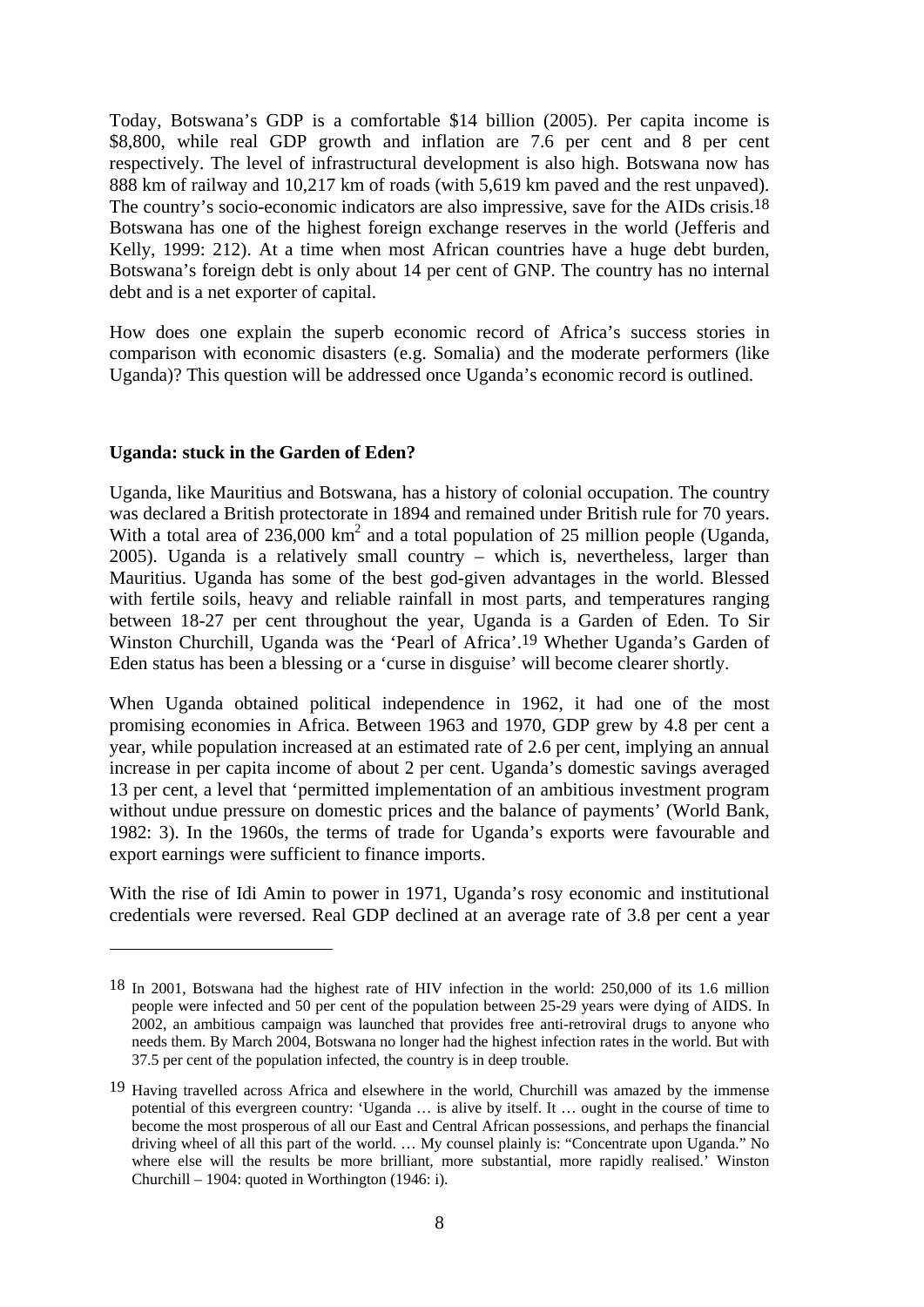during 1973-79 while inflation skyrocketed to over 40 per cent a year, compared with an average rate of 8.2 per cent during 1967-70 (Collier and Reinikka, 2001). Gross domestic investment declined from 13 per cent in 1963-70 to 8.6 per cent in 1971-78 and the national savings rate fell from 13.4 per cent to 7.7 per cent over the same period (Uganda, *Vision 2025*: 3-4). The 'liberation' war of 1979 (which led to the overthrow of Idi Amin) worsened matters. GDP declined by 9.7 per cent, with gross domestic investment falling to as low as 6 per cent of GDP (Uganda, 1988).

When the National Resistance Movement (NRM) of President Museveni (1986–to-date) came to power, all state institutions had virtually collapsed (Mwenda, 2004).20 Civil and political upheavals were the order of the day. The civil service, which is the engine of modern governments, had not yet recovered from the underpayment and demoralization of Amin's time.

More importantly, the economy was in bad shape. GDP growth rate declined from 11.7 per cent in 1982 to minus 1.5 per cent in 1986. Inflation averaged 135.6 per cent in 1986 and rose to 232.6 per cent in 1987. Virtually all other economic indicators (e.g. the balance of payments) had worsened. The attempt by the NRM elites to impose price controls on essential products hit a snug. Donors, who were opposed to state-led development, refused to extend credit to the new government unless it made 'friends' with the IMF.<sup>21</sup> The economic crisis continued unabated. In 1987, state elites abandoned their 'Marxist' experiment and embraced orthodox economic and institutional programs of the IMF/World Bank fraternity.

Between 1992 and 2000, GDP growth averaged 6.5 per cent and was 5.5 per cent in 2005. Poverty has, on average, also declined from 56 per cent in 1992 to 35 per cent in 2000, although it rose again to 40 per cent in 2005 (Uganda, 2005).22

In short, Uganda, like Botswana, remains a Ricardian economy, stuck in the Garden of Eden. The services sector, for example, which recently attracted the higher quality telecommunications and information companies, is still dominated by tourism, which, as already hinted, is a 'commodity' service. But unlike Botswana, Uganda's 'impressive' postcolonial growth has taken place for a shorter period of time (the 1990s) and with a poorer record of investment in developmental infrastructure such as roads and railways. How does one explain structural economic transformation in Mauritius, rapid, sustained but commodity-driven growth in Botswana and the rather 'stop-and-go' but fairly high rates of Uganda?

<sup>20</sup> Yoweri Museveni (1986–to-date) captured power after a short guerrilla war (1981-86).

<sup>21</sup> For a more detailed analysis, see Sarwar (1991).

<sup>22</sup> The impressive decline in national poverty is true only *on average*. The reality on the ground is that 51.7 per cent of the people in rural areas (where 85 per cent of Ugandans live) are below the poverty line, compared to 19.5 per cent of the urban population (Uganda, 2005). Second, northern Uganda has been left behind, thanks to the 17 years of civil war. The proportion of Northerners below the poverty line fell from 72 per cent in 1992 to 60 per cent in 1997, but rose again to 66 per cent in 2000. A recent 'Uganda Poverty Mapping' Report shows that 75 per cent of people in the North live in poverty, with Kitgum and Kotido districts having a poverty incidence of 91 per cent (UBOS, 2005). These facts suggest that national *averages* need to be handled with care.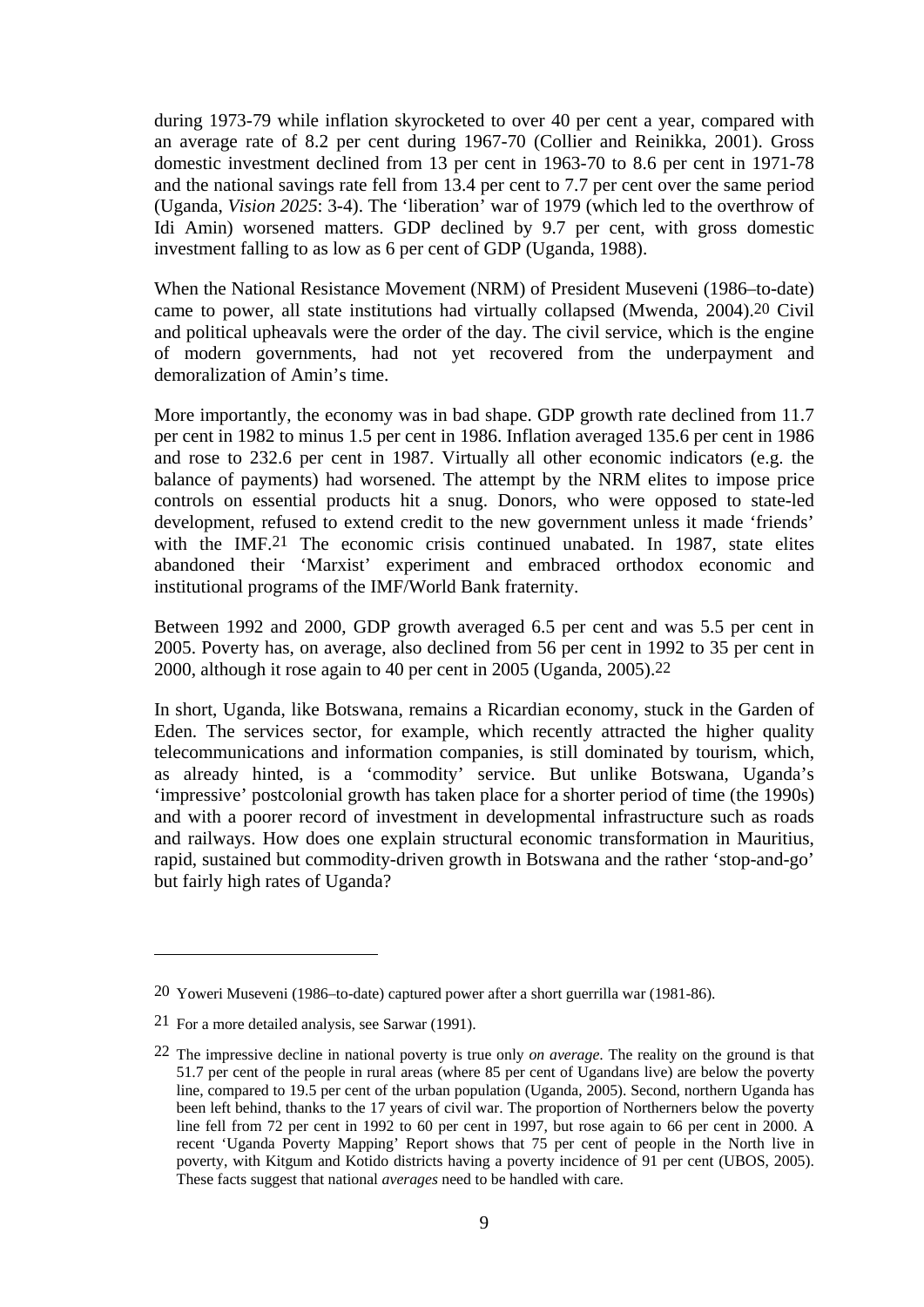#### **Accounting for the economic miracle in Mauritius and Botswana**

Three broad theoretical explanations exist. First is environmental determinism, which emphasises the role of geography cum natural endowments in growth. Second is the 'enabling institutions' thesis of the orthodox institutionalists. Third is the theory of heterodox institutionalism that puts the accent on a developmentalist ideology and Weberianness (Evans and Rauch, 2005).

Environmental determinism as a theory of economic progress makes two major claims. First, that geography, proximity to the coast and distance from the equator are key determinants of economic growth (Sachs, 2001). [This suggests that coastal countries such as Mozambique should be more developed than landlocked countries such as Botswana and Switzerland.]23 Second, that tropical countries face insurmountable obstacles to progress. Their wet and humid climate favours a multiplicity of pests/parasites, while the favourable temperatures (17–30°C) are a disincentive to innovation. The claim is that nature was too kind to the citizens of the tropics: You don't have to think hard to survive! By contrast, temperate nations had to innovate, develop and survive environmental challenges like winter. 'Necessity', it is asserted, 'is the Mother of Innovation!' What is not explained is why the Eskimos in the cold Tundra have not advanced. Nor does environmental determinism explain why some tropical countries (such as Mauritius and Malaysia) have advanced while others (like Cambodia) have not.

A variant of environmental determinism alleges that Botswana and Libya (which are rich in diamonds and oil deposits respectively) have advanced because of rich resource endowments. The question becomes: Why have some resource rich countries (such as DR Congo, Nigeria, and Uganda) not advanced? Why was colonialism unable to transform Botswana and Libya into strong economies any way? [Did the resource endowments come with postcolonial regimes?] And why has resource poor Mauritius or Japan been able to advance economically? The answer, it would seem, lies in a developmentalist ideology backed by Weberian institutions.

Orthodox institutionalists such as North (1990) appear to make headway in explaining why some countries grow while others do not. Their central claim is that particular institutions (such as private property legislation) were key determinants of growth in the West. If Botswana and Mauritius are growing, it must be because of 'good' institutions. This view is upheld by Acemoglu et al. (2001) but with a difference. While Acemoglu et al attribute Botswana's economic progress to 'institutions of private property,' their historical analysis focuses on political institutions and the developmentalist ideology of the leadership.

Closely related to the Acemoglu et al. (2001) thesis is the view that Botswana (and Mauritius) made 'good' policy choices. 'The success of Botswana', it is agued, 'is most plausibly due to its adoption of good policy' (Acemoglu et al. 2003). Beaulier (forthcoming), who is critical of the 'enabling' institutions view of Acemoglu et al. (2001; 2003), nevertheless upholds the view that Botswana succeeded because of 'good' policies signified by the adoption of free market capitalism, attraction of foreign

 $\overline{a}$ 

<sup>23</sup> According to Diamond (1997), climatic and geographic differences mattered thousands – if not millions – of years ago.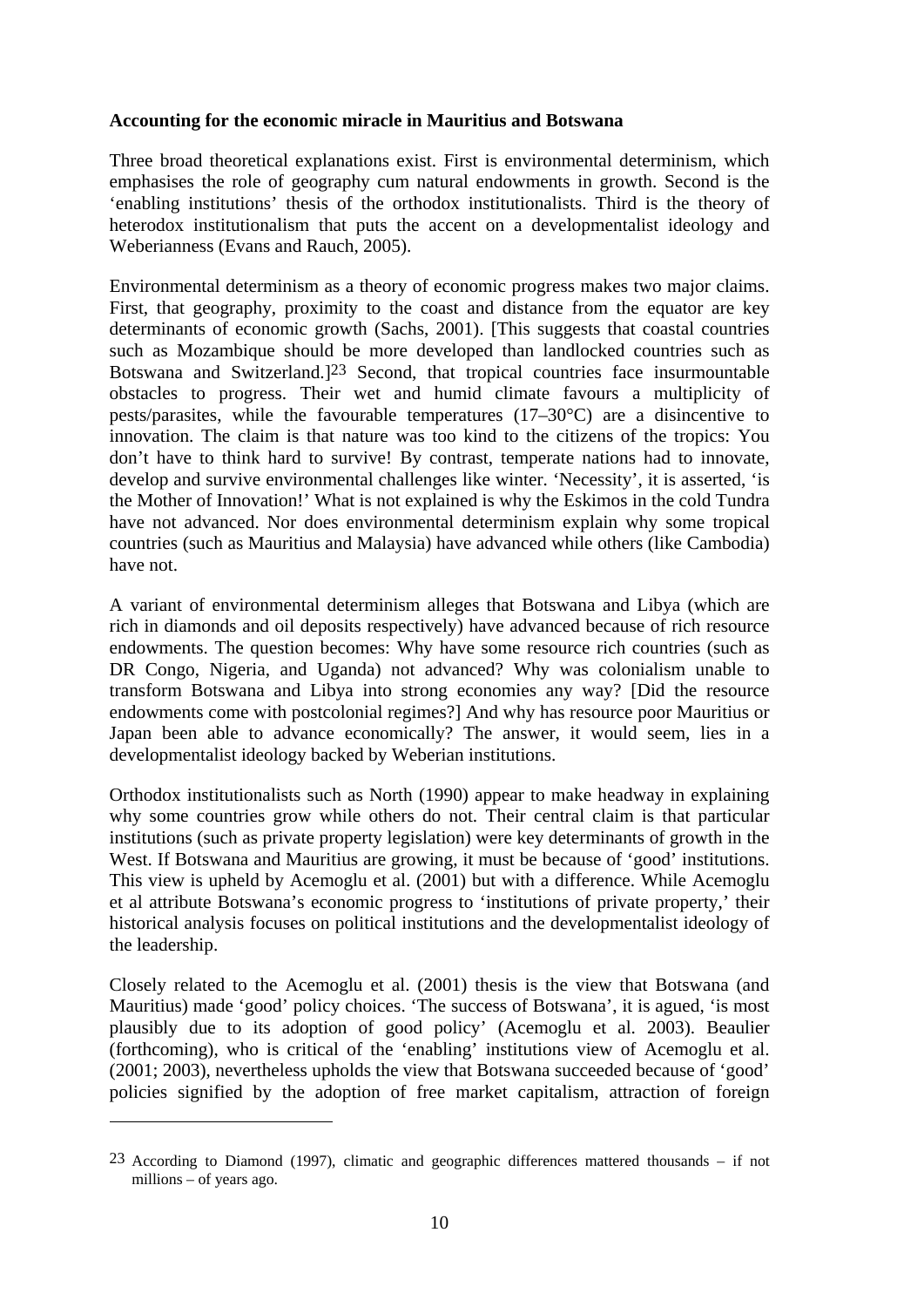investment, use of foreign aid for a short time, and allowing the IMF/World Bank fraternity to play an advisory role, rather than a planning role. Beaulier's conclusion is simple: Botswana's success was the result of good postcolonial policies. If other African countries are to develop, they must also make 'good' policy choices. This begs the question: Where do good policies come from? Virtually all countries have the desire to develop (Evans, 1995). Why are some more effective than others in translating their wish into concrete developmental outcomes? The answer seems to lie in the presence or absence of a developmentalist ideology *plus* Weberian institutions.

#### **Developmentalist ideology and Weberianness in Mauritius and Botswana**

In Mauritius, no major ideological differences exist between the major political parties. For example, the Mauritian Labour Party (MLP), which has dominated power since independence, is leftist. The Mauritian Militant Movement (MMM) and the Mauritian Socialist Party (MSP) have a far-leftist ideology. Despite these *formal* differences, Mauritian political parties are at the centre of ideology. More importantly, the major parties are united by their common commitment to national development. Developmental nationalism has been the dominant ideology.

The MLP was first led by Sir Seewoosagur Ramgoolam. Alone or in coalition, the MLP ruled from 1947 to 1982. The MMM-PSM alliance won the 1982 elections. In 1983, defectors from the MMM joined with the PSM to form the Militant Socialist Movement (MSM) and won a working majority. In July 1990, the MSM realigned with the MMM and in the September 1991 national elections, won 59 of the 62 directly elected seats in parliament. In December 1995, the MLP returned to power, this time in coalition with the MMM. Labour's Navinchandra Ramgoolam, son of the country's first Prime Minister, became Prime Minister. Ramgoolam dismissed his MMM coalition partners in mid-1997, leaving Labour with hegemonic power over several smaller parties allied with it. Elections in September 2000 saw the re-emergence of the MSM-MMM as a winning coalition. Sir Anerood Jugnauth once again became the Prime Minister on condition that mid-term; the MMM party would provide a prime minister. In September 2003, Jugnauth stepped down and handed power to Deputy Prime Minister Paul Raymond Berenger. In October, Sir Anerood Jugnauth was sworn in as President of the Republic.

Mauritian developmentalism begins with the colonial administration in the 1960s. Faced with economic hardships in the sugar economy, the colonial state passed laws in 1964 to promote import substitution industrialization. Companies that met the criteria set by state bureaucrats were issued with 'Development Certificates.' The 'D.C.' companies, as they were coined, were offered a host of incentives. Infant industries were offered protection. Duties on imported capital goods and industrial raw materials were suspended. Tax exemptions for five years and long term loans from the Mauritius Development Bank (for up to 50 per cent of long term capital employed) were also put in place.

Mauritian developmental nationalism continued even in the postcolonial period. Faced with the problem of a narrow domestic market, state bureaucrats and developmentalist politicians, established the Mauritian Export Processing Zone (EPZ) in 1970. The EPZ offered several incentives to investors. Companies awarded an EPZ certificate were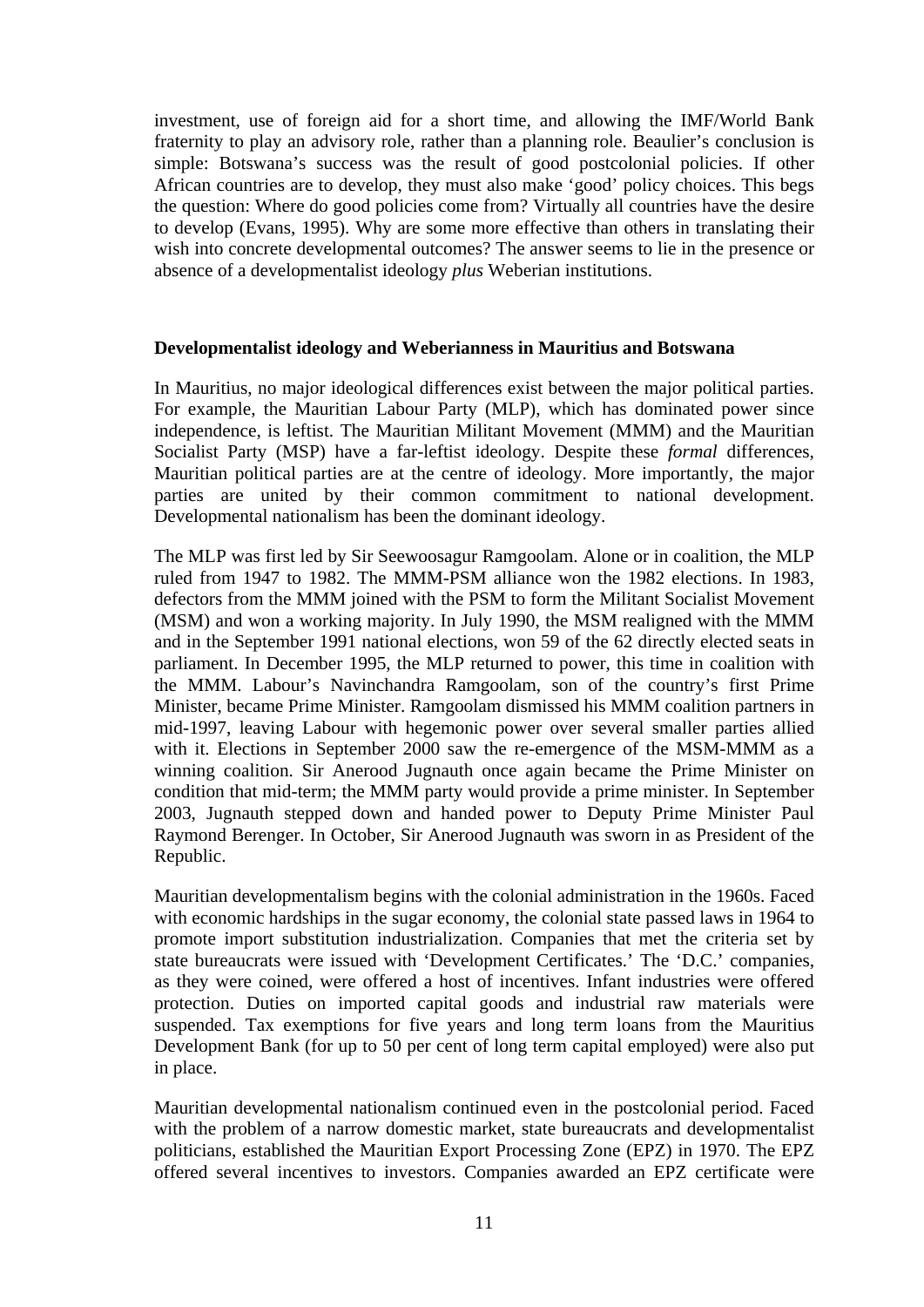given the nationally prestigious title of 'Export Enterprises'. They also enjoyed (and largely continue to access) numerous benefits. First is complete exemption from payment of import duty on capital goods. Second, is exemption from import and excise duty on raw materials, components and imported intermediate goods (except harmful products such as spirits and tobacco). Third is a tax holiday of 10-20 years, depending on the sector. Fourth is a 5-year exemption from payment of income tax on dividends. Fifth is government provision of developmental infrastructure such as factory buildings for industrialists and subsidized electricity. Sixth is guaranteed access to loans (from commercial banks) at preferential rates for importation of raw materials. Seventh is favourable labour legislation (read 'repressed' minimum wages) to assist export industries. Finally is the exception from crane and other harbour handling dues chargeable by government on imports.24

In Botswana, as in Mauritius, the ideology of the dominant party, the Botswana Democratic Party (BDP) was developmentalism.25 The BDP adopted a pragmatic economic ideology. In the face of limited savings for national development, the BDP invited foreign capital to invest in Botswana. A typical example is De Beers Geologists (a South African Company) which discovered diamonds in 1967 and subsequently played a key role in Botswana's mineral prospecting and development. However, unlike DR Congo and other non-developmentalist states, the BDP state struck a deal with FDI: '70-80% of diamond revenue accrues to the state…' (Tregenna, 2003). More importantly, revenues from mineral wealth have not been stolen. They have been channelled to productive investment, thanks to the developmentalism of both politicians and bureaucrats. It is because of this that some (e.g. Samatar, 1999) attribute the success of Botswana, like that of Mauritius, to 'good leadership'.

#### **Quality of the bureaucracy**

 $\overline{a}$ 

Both Mauritius and Botswana *institutionalised* developmental nationalism by building corps of high quality, fairly clean bureaucrats. In Mauritius, it is the prolonged colonial administration that set the pace. Weberianness was allowed to take root via the recruitment of locals into the colonial civil service. The locals were enabled to acquire bureaucratic capacity under colonial tutelage (Goldsmith, 2005). Mauritius had a fairly large public sector, with government employees representing over 1 per cent of the colony's population in 1900 (Lange, 2003: 404) and 1.5 per cent by independence (Goldsmith, 2005). By the end of colonial rule, Mauritians held over 90 per cent of these posts, including most high level positions.

<sup>24</sup> The EPZ has been a resounding success. Since 1982, annual output growth has been 19 per cent on average; employment has grown by 24 per cent and export growth is 11 per cent. The EPZ accounts for 26 per cent of GDP, 36 per cent of employment, 19 per cent of capital stock and 66 per cent of exports (Saravia, 2002).

<sup>25</sup> The BDP was formed in 1962 as a counter force against the more radical Botswana People's Party (BPP), which had links with liberation fighters in South Africa. The BDP forged alliances with the colonial administration in Botswana and South African mining capital (especially De Beers), that invested in Botswana's mineral wealth. When the BDP came to office, it co-opted the radical nationalists into its ranks and established a stable regime (Tregenna, 2003). Led by Chief Seretse Khama (who became the first President of Botswana), BDP has enjoyed electoral victories since independence. The BDP has, since 1965, controlled both the presidency and the National Assembly.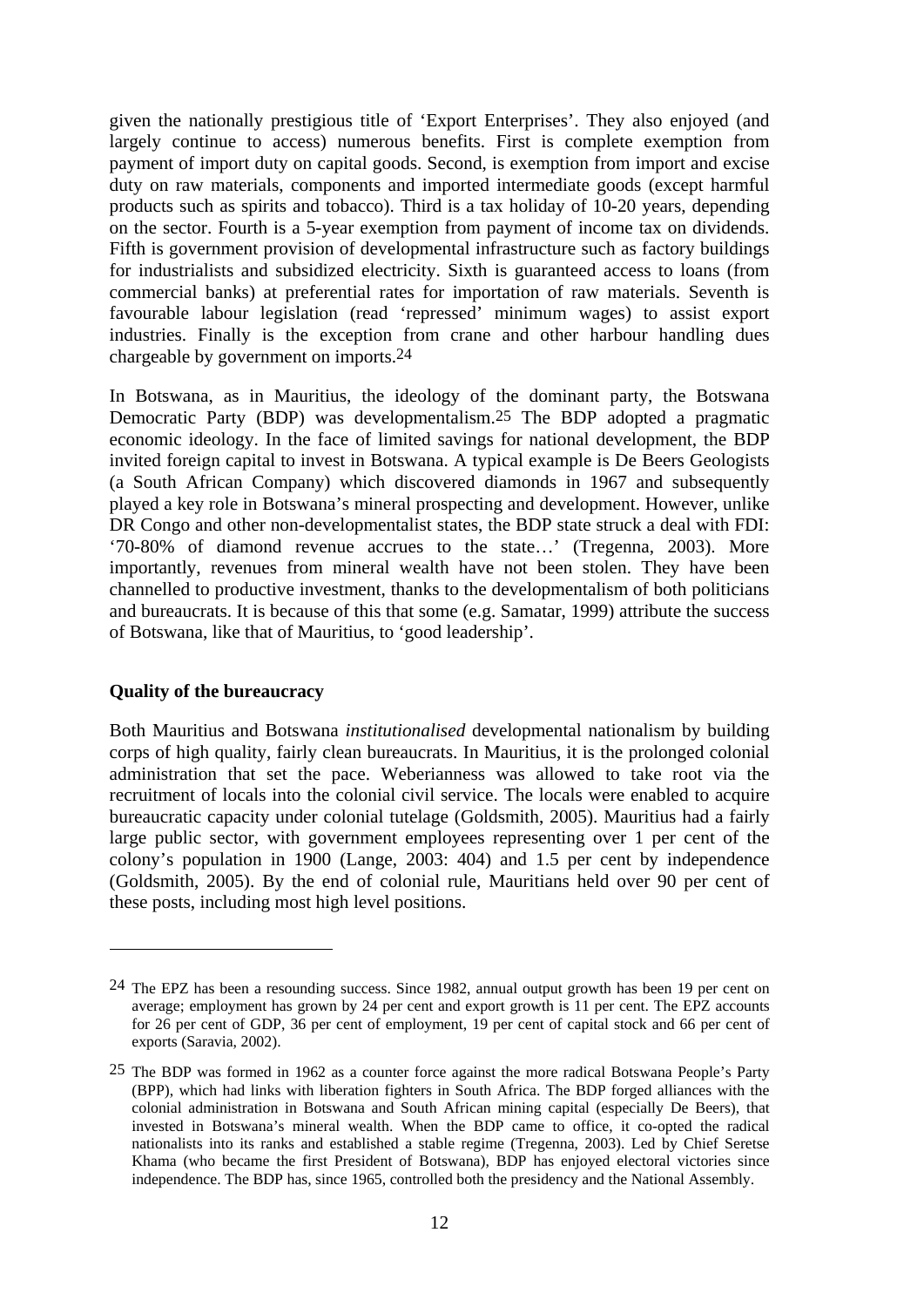In fact, Mauritius seems to uphold the 'institutions first' thesis. The Mauritian Public Service Commission was set up in 1953 to serve as an agency for meritocratic recruitment of civil servants. A strict Weberian Code of Conduct has since been put in place to enforce public sector ethics. In the eyes of critics, Mauritius is not a pure meritocracy. For instance, political parties are not supposed to use civil servants for patronage purposes; in practice, they sometimes do (Goldsmith, 2005). This however, does not water down the significance of Weberianness. It only demonstrates that an ideal Weberian bureaucracy is *not* what developmentalist institutionalists look for. What we look for are real-world approximations of the Weberian bureaucracy. For all its weakness, the Mauritian bureaucracy approximates the Weberian bureaucracy, particularly in comparison with the poor quality bureaucracies found elsewhere in Africa.

In Botswana, the role of the bureaucracy has not been as effective. For example, no EPZ and no high value-added manufacturing sector exist.26 The developmentalist ability of the Botswana bureaucratic state is, without a doubt, weaker than that of Mauritius. However, the bureaucracy has been clean, nationalistic and pro-development. Moreover, from the perspective of sustained growth and in comparison with Uganda and other African countries, Botswana has been an impressive performer. Caroll and Caroll (1997) argue that Botswana has had politicians and talented bureaucrats who have 'personal commitment' to economic development.<sup>27</sup>

#### **Dominant ideology and institutional weaknesses in Uganda**

1

Uganda, like Mauritius, adopted a developmentalist ideology in the dying years of colonial administration. ISI, for example, started after the Second World War. In pursuit of industrialization, the colonial state established two strategic institutions in 1952: the Owen Falls Dam and the Uganda Development Corporation (UDC). These 'colonial development companies,' as they were called, were meant to promote private British industries in the colony by having the state guarantee the initial risk capital. Specifically, the Dam was meant to provide cost-effective hydroelectric power for industrial development. UDC, for its part, was expected to:

Be able to assist the local investor and be able to enter into partnership with the investor from outside – not with the idea of itself going into industrial businesses and running those businesses permanently, but with the idea of filling this gap, to give enterprise a start, and gradually to be able to pass over to the private investor in the colony both capital burden and the managerial responsibility in the industries... (Colonial Secretary, quoted in *Uganda Herald*, 1 April 1952: 4)

The first postcolonial regime of Dr Milton Obote (1962-71) upheld the developmentalism of the colonial state. Developmental nationalism became the guiding

<sup>26</sup> Tregenna (2003) suggests that manufacturing in Botswana has been stunted by South African capital and the dominance of South African exports within the Southern African region.

<sup>27</sup> The weakness of civil society in Botswana arguably allowed the domination of policy making by the state bureaucracy and political elites (Caroll and Caroll, 1997).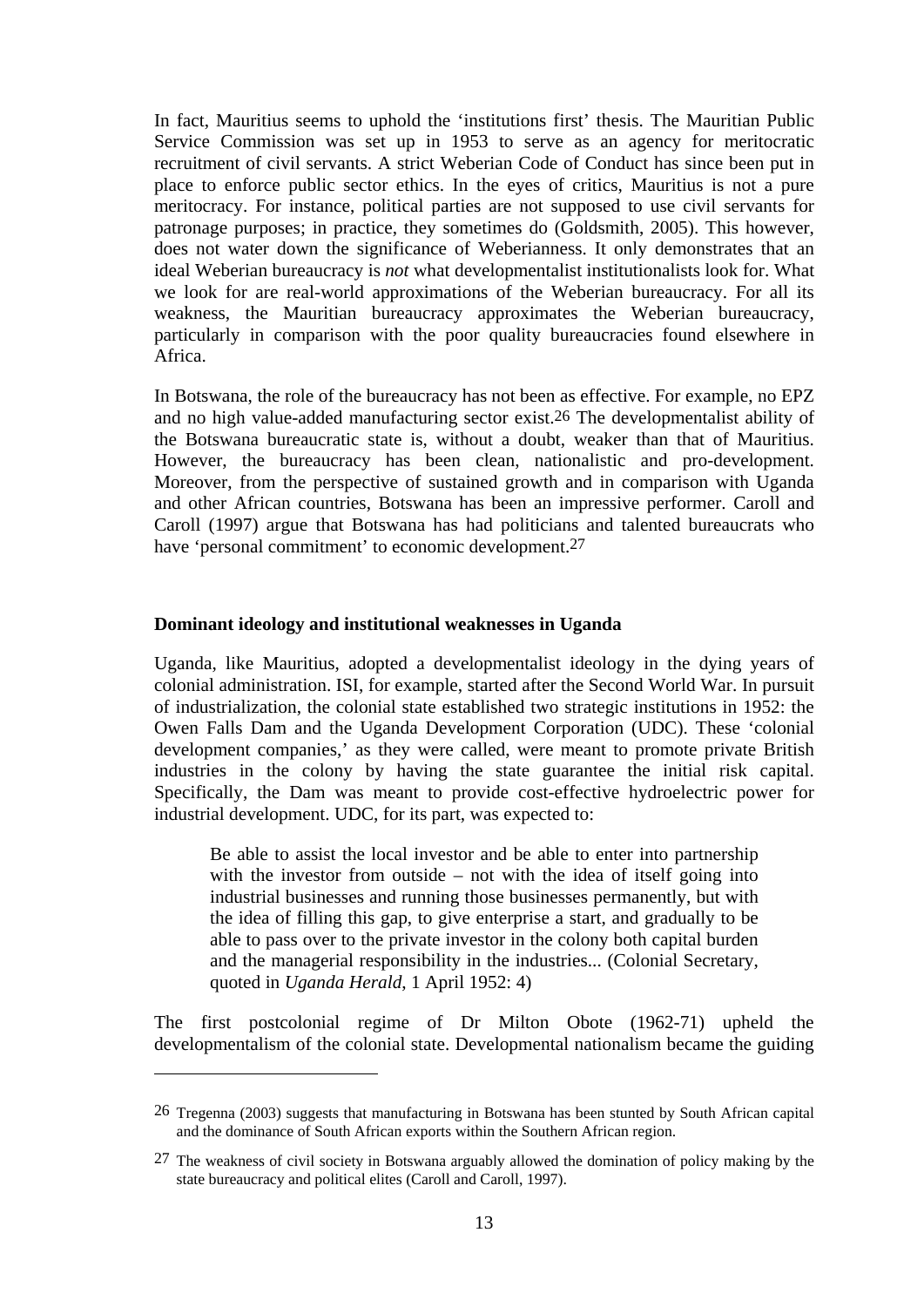economic ideology of state officials. This comes out clearly in a landmark speech delivered in 1966 by Obote's Vice President, Hon. John Babiiha. According to him,

[T]he achieving of independence by the East African territories has given a new impetus to an even greater revolution, namely, economic revolution. East Africa can no longer be contented with the old colonial maxim of the duty of Government being the maintenance of law and order. The accent must now be on development, more particularly economic development and all other things must serve principally as a medium to facilitate and accelerate this development. It would, therefore, follow that our education, our philosophy, our attitudes and our mental outlook should be re-orientated and geared to this over-all aim. Creation of a new environment to facilitate development revolution becomes an absolute necessity. We cannot afford to take a passive role any longer (Babiiha, 1966: 24).

The UDC became the institutional embodiment of Uganda's developmentalism. In the 1960s, UDC was the fulcrum of strategic partnerships between government and foreign capital.28

Unfortunately, UDC's ability to steer economic progress in Uganda was compromised by two developments. First was the political instability associated with Amin's regime (1970s) and the post-Amin governments of 1979-86. Second was the death of developmental nationalism and the hegemony of economic liberalism as the official ideology of the Yoweri Museveni regime (1986–to-date).29

Guided by economic liberalism, President Museveni has driven developmentalist institutions such as UDC to their deathbed. Development banks have been stifled. Strategic public enterprises (such as Uganda Commercial Bank and Uganda Railways) have been privatised, thanks to the dominant view that the 'appropriate' role of government is to create a 'conducive' cum 'enabling' environment for private sector-led development.

It must nevertheless be noted that neoliberal Uganda has registered positive growth rates. The economy has grown by 6.5 per cent a year since 1992 and is now growing at

 $\overline{a}$ 

<sup>28</sup> For example, in the manufacturing sector, the Chillington Tool Co. Ltd. was a partnership of Chillington Tool Co. of Wolverhampton, England; the UDC; and Mitchell Cotts. The Universal Asbestos Manufacturing Co. (a manufacturer of cement) was a partnership of UDC; Universal Asbestos Manufacturing Co. (an English company); and Tanganyika Cotton Co. In the mining sector, Kilembe Mines, Ltd. (which mines copper and cobalt in Western Uganda) was a partnership of UDC and Duncan, Gilby & Mathieso, Ltd. The Tororo Chemicals and Fertilisers Company was a partnership of UDC; International Ore and Fertilizer Corp.; Falconbridge Nickel Mines, Ltd.; and Turga Chemical Industries, Ltd. The latter was a subsidiary of ICI of Britain, which was also the managing agent. In the case of Ugadev Bank, Ltd. (a financial institution), the partners were UDC and Lombard Banking of London. The Development Finance Company of Uganda was a partnership between UDC; Colonial Development Corp. (UK); and Deutsche Geselshaft of Germany. For a detailed list, see *Uganda Herald*, 24 April 1951.

<sup>29</sup> As a guerilla fighter (1981-86) and in the first few years of his regime, Museveni professed Marxism. In 1989, however, he made an absolute U-turn. He is now religiously committed to the orthodox economic and institutional reforms of the IMF/World Bank fraternity.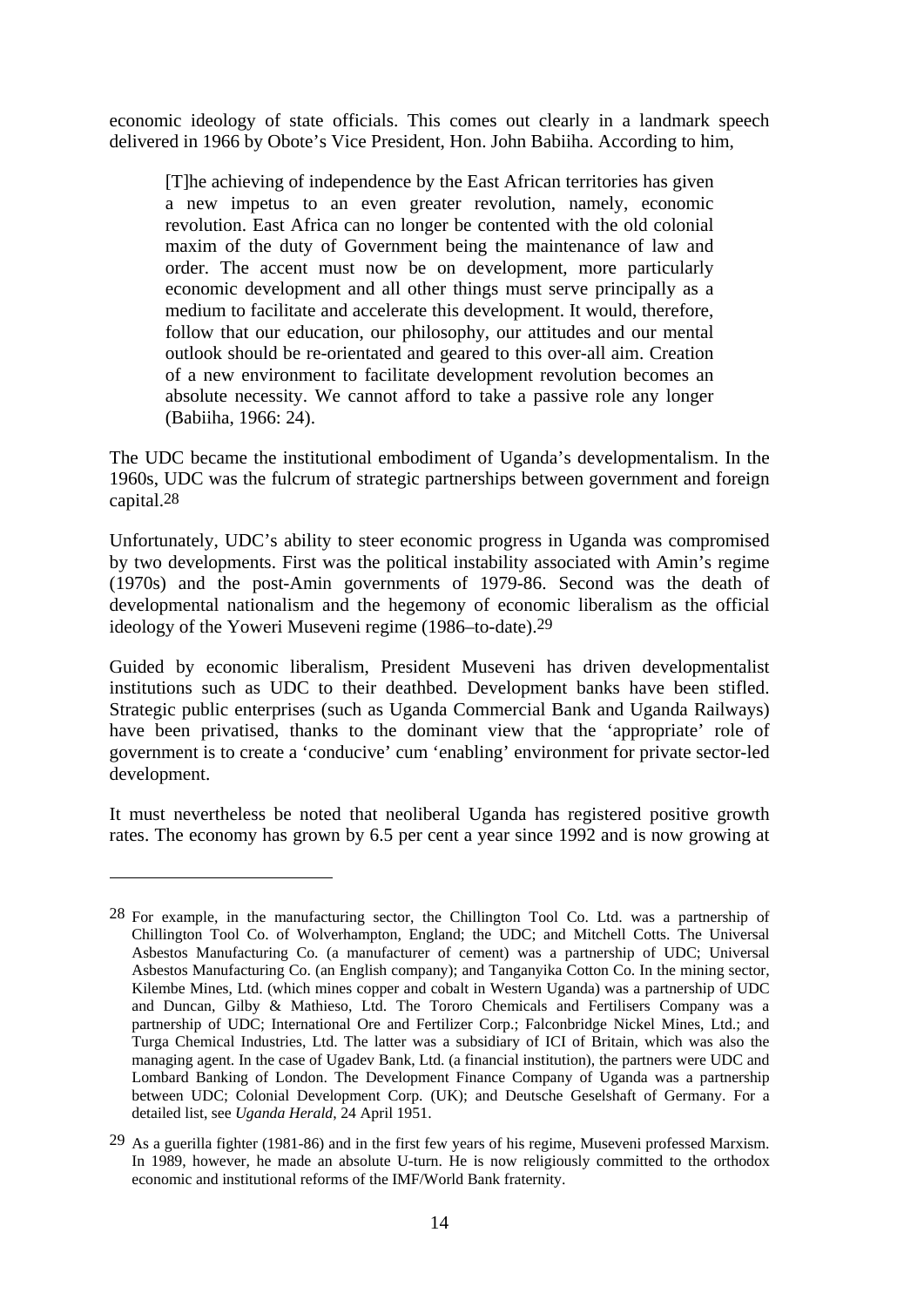5.5 per cent. This rapid growth suggests that economic liberalism is not necessarily antithetical to national growth. Uganda's growth, it appears, has happened because of reduced insecurity (which interfered with the rapid growth rates of the 1960s) and *in spite of* the weakened institutional capacities.

#### **Quality of public administration**

1

The quality of public bureaucracies in Uganda is substantially different from that of Mauritius and Botswana. Uganda started fairly well with the establishment of a Public Service Commission in the run up to independence. But its Weberian credentials were much weaker than those of Mauritius or Botswana. The Civil Service survey of 1962 showed that Uganda had a serious dearth of senior public administrators. Of the 408 Executive Class posts, Ugandans held only 102 posts (25 per cent); 106 posts were vacant.30 The administrators, professional cadres, and middle grades of the executive class were also in short supply. Of the 1,250 established posts 'in the super-scales and A-scale as at 1 December, 1962, only 269 were filled by Ugandans, while there were no less than 265 vacancies some of which were filled by temporary staff.'31 Uganda 'had no Ugandan chartered accountant, solicitor, architect, electrical or mechanical engineer or pathologist, while there was only one geologist, one veterinary officer, one entomologist and two dentists…'.32

Today, Uganda's Weberian credentials have waned further. While recruitment into the public service is done by the Uganda Public Service Commission, which is *formerly* a meritocratic institution, the practice is different. Meritocratic recruitment has been overshadowed by the politics of *who knows whom* (Kiiza, 2000). Patrimony, rather than academic merit, is the basis for public sector recruitment and promotion (Kiiza, 2000). Consequently, the officers charged with the task of national economic governance are not necessarily the 'best and brightest.' This appears to have gotten worse under the World Bank sponsored decentralization programme, under which the powers of central state agencies have been devolved to local governments.33 Second, retrenchment in the name of 'right-sizing' seems to have incapacitated public service delivery and national development. Public servants have been retrenched from 320,000 in 1993 to 150,000 in 2000. Third, retrenchment has triggered 'insecurity of tenure' resulting in heightened corruption as employees seek to 'grab' as much as they can before they lose their jobs.

But that is not all. Uganda's bureaucrats are underpaid and demoralized. According to Gerald Sendaula, Uganda's 'mean salary levels for public servants are only 40 percent

<sup>30</sup> The senior grades were, at this stage, dominated by colonial expatriates. See Uganda (1961).

<sup>31</sup> These figures make more sense when they are put in perspective. Uganda's population in 1959 was 6,450,000. All were Africans except for 87,000 people. By mid-1962, the population was over 7 million. Over 96 per cent of this population lived in rural areas, primarily as peasants.

<sup>32</sup> See Uganda (1961). Under the Second Five-Year Development Plan, 1966/67–1970/71 the government planned to increase the intake of Ugandans into university level institutions from the 1966 level of 460 to 870 in 1971 in order to increase local skills.

<sup>33</sup> Under this arrangement, jobs are preferentially given to the 'children of the soil'. This means allocating jobs to job-seekers who are, by birth or ethnic origin, associated with a given locality. In situations where the 'children of the soil' lack the necessary job-related skills, public service delivery will certainly be compromised.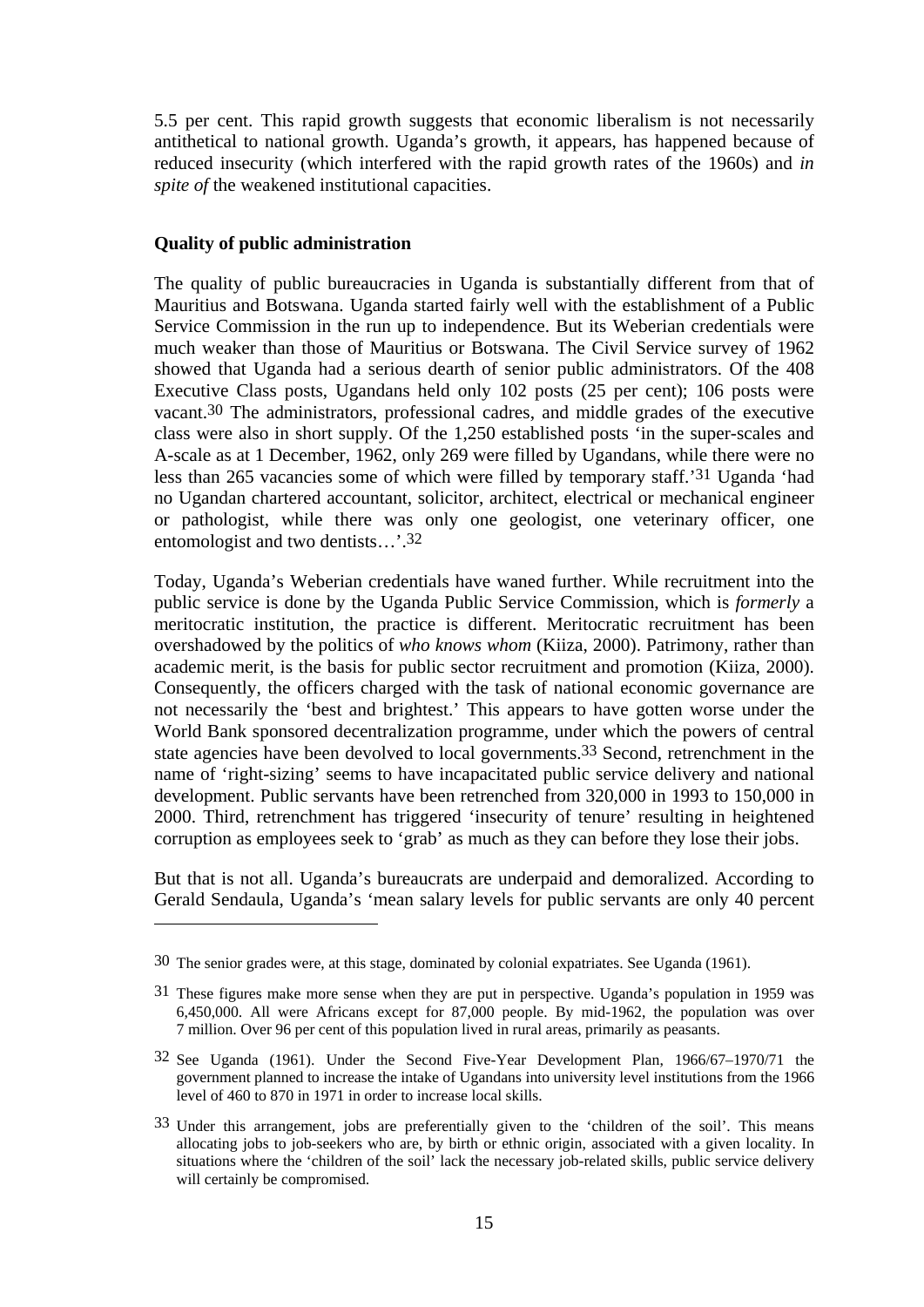of private sector salaries for equivalent jobs, while for some key professionals – such as accountants, economists and engineers – public sector salary levels are only a third of market levels' (Sendaula, 2000: 37-8). This constrains government's capacity to attract, retain and utilise the most capable skills. Uganda's public servants have low motivation to work, and 'the incentive to moonlight or engage in corruption in order to supplement [their meagre] wages is high' (Sendaula, 2000: 37-8). More importantly, Uganda's economic bureaucrats are religiously committed to economic liberalism. Free-market economics is seen to be the only avenue of governing the economy. Thus, in comparison with Mauritius and Botswana, Uganda's state bureaucrats have no 'autonomy' (cf. Evans, 1995). They are captured by economic internationalism, thanks to the dominant ideology of the IMF/World Bank fraternity.

#### **Conclusion**

 $\overline{a}$ 

This paper has attempted to examine the association between developmental nationalism, institution building and economic performance in Mauritius, Botswana and Uganda. Two conclusions emerge. First, the Mauritius-Botswana-Uganda differences are associated with differences in commitment to developmental nationalism *and* the Weberianness of state institutions. This is not to suggest that no other factors contributed to differences in economic performance. Mauritius and Botswana, as already noted, have had stable regimes while Uganda has been bedeviled with conflicts and unstable regimes. Coalition-building and rotation of high offices among a few elites in Mauritius and Botswana have also contributed to policy continuity and development. However, these 'confounding' variables have influenced, not determined the Mauritius-Botswana-Uganda differences in economic performance. The key determinants of crossnational variations, it appears, were the presence of developmental nationalism and Weberian institutions in Mauritius and Botswana, and their absence in Uganda.

The second conclusion modifies the first. While developmental nationalism is strongly associated with growth, it cannot deliver durable developmental dividends unless it is institutionalised in and through Weberian bureaucracies. Mauritius and, to a lesser extent, Botswana illustrate the significance of institutionalising and deepening developmentalism. The Ugandan case, by contrast, shows the price (in a developmental sense) of replacing post-independence developmental nationalism with economic liberalism. It also underscores the cost (in terms of lost opportunities) of driving a meritocratic civil service and developmentalist institutions (such as Uganda Development Corporation) to their deathbed. To other developing countries, Uganda seems to be shouting: *Don't Follow Me! I Know Not Where I'm Heading!*34

Three critical lessons emerge. First, sub-Sahara African countries that have stifled their post-independence developmentalism and embraced economic liberalism need to rethink their preferences. Economic liberalism is not necessarily a wrong ideology. It is

<sup>34</sup> An important issue that calls for detailed future research is the paradox of weak institutions but 'robust' growth in Uganda. I call this a paradox because it challenges the theory of developmentalist institutions, which predicts that weak institutions will result in weak economic performance. To explain the Ugandan paradox, I will, in another paper, detail the quality of growth, the sources of growth, and whether or not the Ugandan economy has been or is likely, in the foreseeable future, to be transformed into a higher value-added industrial and information economy comparable to Mauritius.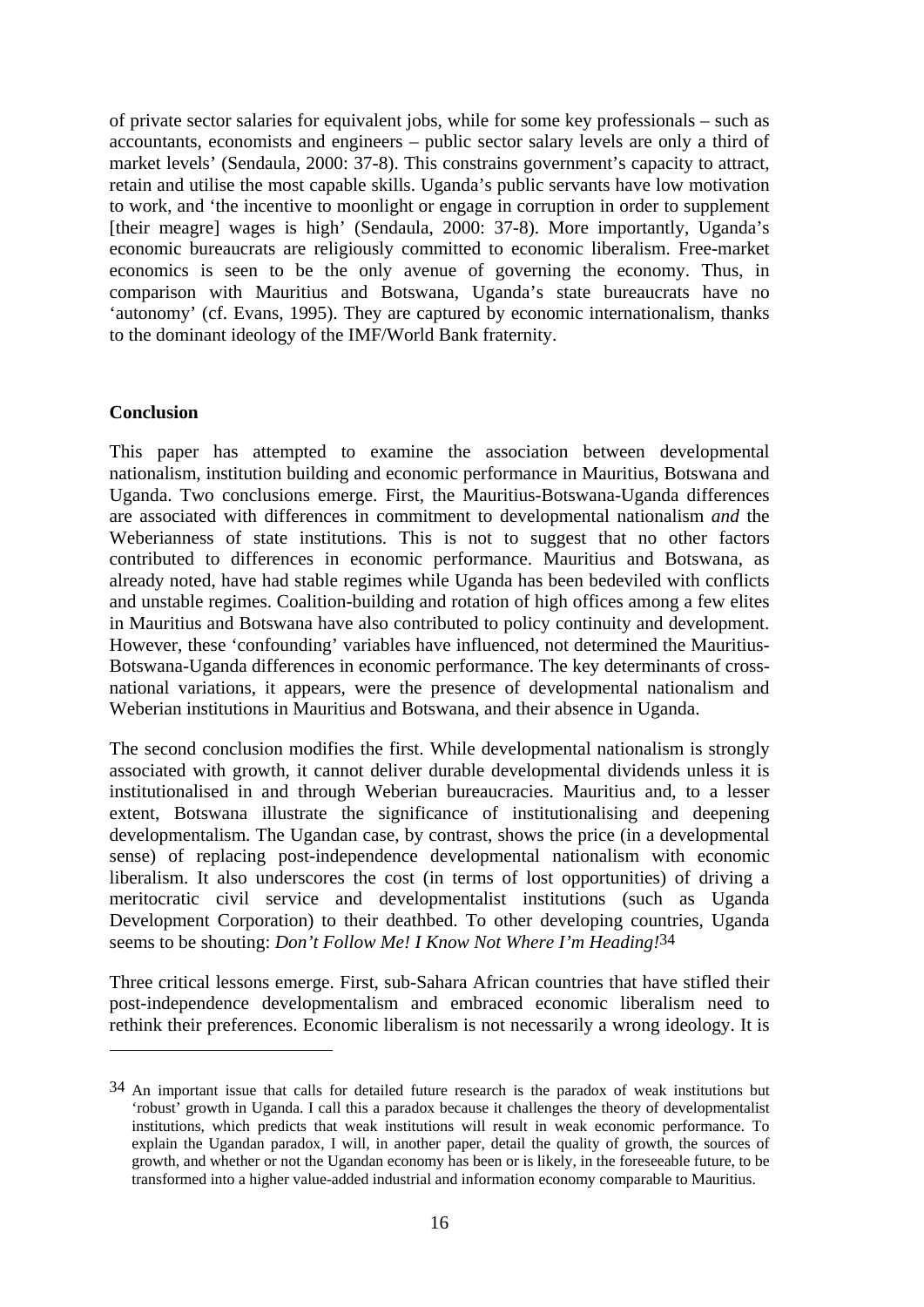simply inappropriate for sub-Saharan Africa at the current stage of development. This underscores a more profound lesson for developing countries. Impeccable evidence (e.g. Chang, 2002: 1-68) shows that the now developed countries (NDCs) used nationalistic cum mercantilist policies (such as infant industry protection) when they were developing. Today, the gospel according to the NDCs reads: *Do as We Say, Not as We Did to Advance!* Developing countries must reject this gospel. For one thing, the 'good' economics for the NDCs may be 'bad' for developing countries; and the 'good' institutions (or policies) of the NDCs are not necessarily 'good enough' for developing countries.

The second lesson is really a warning. Developing countries (such as Uganda) that have implemented orthodox institutional reforms such as the 'hollowing-out' of public bureaucracies (via privatisation, retrenchment, and contracting out) need to know that building Weberian institutions is a difficult and tedious process. Destroying them (in the name of 'right-sizing') is easier. Rather than rushing to attack their bureaucracies for being 'too bureaucratic,' developing countries should learn that their fundamental institutional problem is one of too little, not too much *Weberian* bureaucracy. The way forward, it appears, is to build and/or deepen the *Weberianness* of public institutions through meritocratic recruitment and promotion; offering predictable, rewarding and long-term careers; and reconstituting former developmentalist agencies (such as UDC) into key organs of national development.

The third lesson is simpler. Replacing the spoils system of administration with a meritocratic, professional system of administration not only rewards state officials with job security. It actually boosts their morale, increases their commitment to official work and expands prospects of growth, as the cases of Mauritius and Botswana illustrate. Thus, sensible developing countries must embark on the difficult but rewarding task of replacing the spoils system with a Weberian system of administration. The challenge is gigantic but not impossible.

#### **References**

- Acemoglu, Daron, Simon Johnson, and James Robinson. 2003. 'An African Success Story: Botswana', in Dani Rodrik (ed), *In Search of Prosperity: Analytic Narratives on Economic Growth.* Princeton NJ: Princeton University Press.
- ——— 2001. 'Reversal of Fortune: Geography and Institutions in the Making of the Modern World Income Distribution,' NBER Working Paper 8460, Cambridge MA: NBER.
- Alladin, Ibrahim. 1993. *Economic Miracle in the Indian Ocean.* Rose Hill, Mauritius: 100-2.
- Babiiha, Hon. John K. 1966. 'Gearing East Africa to Our Economic Revolution', Address delivered by the Vice-President of Uganda before the fourth annual symposium of the East African Academy in Kampala, *East Africa Journal,* III (5).
- Bardhan, Pranab. 2005. *Scarcity, Conflicts and Cooperation: Essays in the Political and Institutional Economics of Development.* Cambridge MA: MIT Press.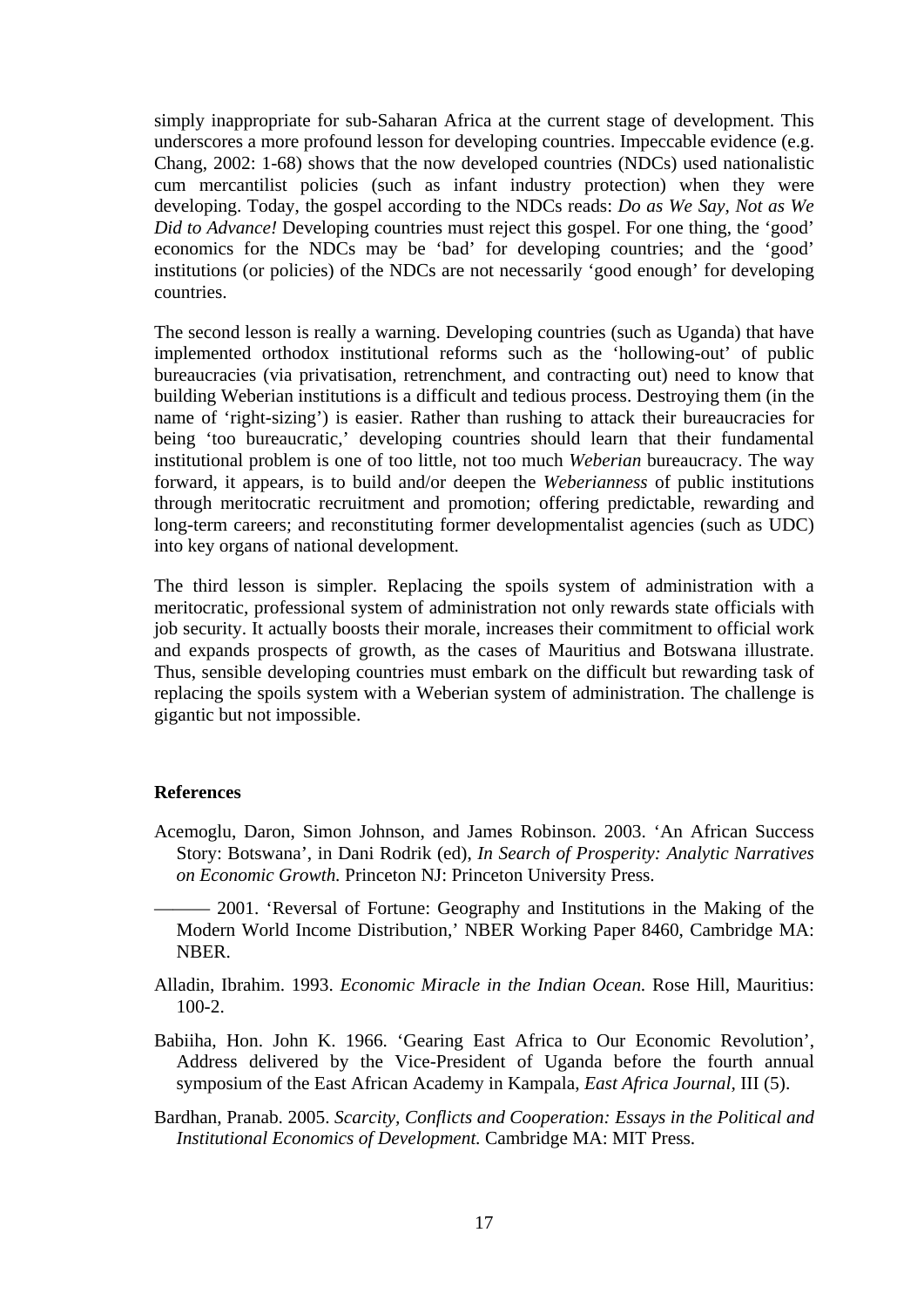- Bates, Robert. 1989. *Beyond the Miracle of the Market: The Political Economy of Agrarian Development in Kenya.* Cambridge: Cambridge University Press.
- Beaulier, Scott. 'Explaining Botswana's Success: The Critical Role of Postcolonial Policy,' *Cato Journal,* forthcoming.
- Cameron, Rondo. 1989. *A Concise Economic History of the World.* New York: Oxford University Press.
- Carol, Wake, and T. Carol. 1997. 'State and Ethnicity in Botswana and Mauritius: A Democratic Route to Development? *Journal of Development Studies,* 33 (4): 464-86.
- Chang, Ha-Joon. 2002. *Kicking Away the Ladder: Development Strategies in Historical Perspective.* London: Anthem Press.
- Chang, Ha-Joon. 2006. 'Understanding the Relationship between Institutions and Economic Development: Some Key Theoretical Issues', WIDER Research Paper, Helsinki: UNU-WIDER.
- Cole, Charles W. 1936/1964. *Colbert and a Century of French Mercantilism*. London: Frank Cass. Vol. II.
- Coleman, Donald (ed.). 1969. *Revisions in Mercantilism.* London: Methuen.
- Dale, Richard. 1995. *Botswana's Search for Autonomy in Southern Africa.* Westport CT: Greenwood Press.
- Diamond, Jared. 1997: *Guns, Germs, and Steel: The Fates of Human Societies.* New York: W.W. Norton.
- Dobb, Maurice. 1946. *Studies in the Development of Capitalism.* London: Routledge.
- Evans, Peter. 1995. *Embedded Autonomy: States and Industrial Transformation.*  Princeton, NJ: Princeton University Press.
- Evans, Peter, and James Rauch. 2005. *Bureaucracy and Growth: A Cross-National Analysis of the Effects of 'Weberian' State Structures on Economic Growth.*  Unpublished.
- Frieden, Jerry, and David Lake. 1987. *International Political Economy: Perspectives on Global Power and Wealth.* New York: St Martins Press.
- Goldsmith, Arthur. A. 2005: 'Good Governance and Economic Reform: What Comes First?' Paper for the 27th Association for Public Policy Analysis and Management (APPAM) conference, Washington DC, 3-5 November.
- Good, Kenneth. 1992. 'Interpreting the Exceptionality of Botswana,' *Journal of Modern African Studies*, 30 (1) 69-95.
- Grindle, Merilee S. 2004. 'Good Enough Governance: Poverty Reduction and Reform in Developing Countries.' *Governance* 17 (October): 525-48.
- Gann, Lewis, and Peter Duignan. 1967. *The Burden of Empire.* Stanford CA: Hoover Institution Press.
- Hall, Robert, and Charles Jones. 1999. Why Do Some Countries Produce More Output per Worker than Others? *Quarterly Journal of Economics*, 114 (1): 83-116.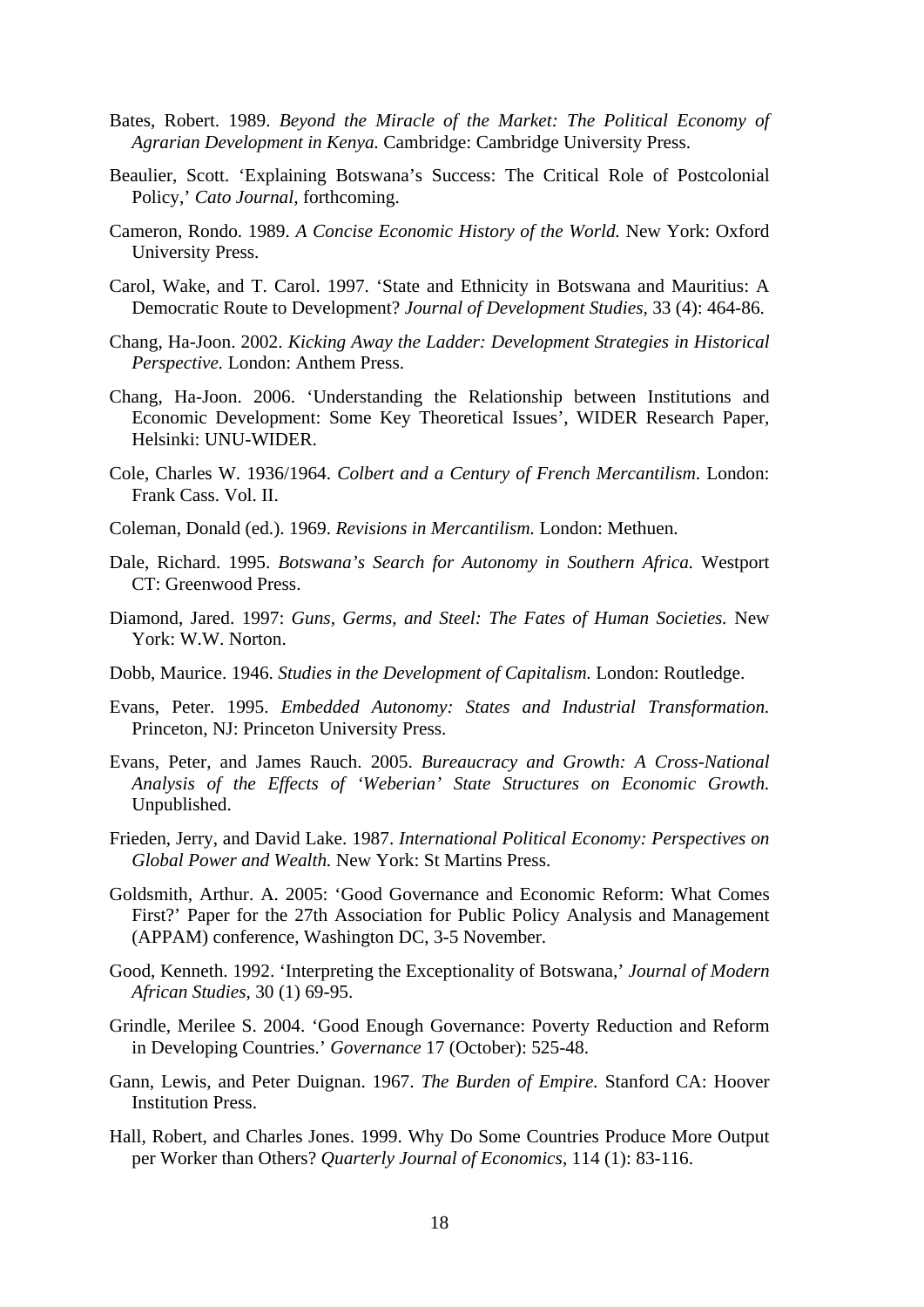- Harvey, Charles. 1992. 'Botswana: Is the Economic Miracle Over?' *Journal of African Economies*, 1 (3): 335-68.
- Hope, Kempe. 1998. 'Development Policy and Economic Performance in Botswana: Lessons for the Transition Economies in Sub-Saharan Africa', *Journal of International Development*, 10 (4): 539-54.
- Jefferis, Keith, and Terrence Kelly. 1999. 'Botswana: Poverty amid Plenty' *Oxford Development Studies*, 27 (2): 221-31.
- Jutting, Johannes. 2003. 'Institutions and Development: A Critical Review.' OECD Development Center Technical Paper 210, Paris: OECD.
- Kasper, Wolfgand, and Manfred Streit. 1998. *Institutional Economics*. Cheltenham: Edward Eldgar.
- Kiiza, Julius. 2000. 'Market-Oriented Public Management in Uganda: Benchmarking International Best Practice?' *Ufahamu* XXVIII (1): 94-124.
- Knack, Stephen and Philip Keefer. 1995. 'Institutions and Economic Performance: Cross Country Tests Using Alternative Institutional Measures,' *Economics and Politics*, 7: 207-27.
- Lange, Matthew. 2003. 'Embedding the Colonial State. A Comparative-Historical Analysis of State Building and Broad-Based Development in Mauritius', *Social Science History*, 27: 397-423.
- List, Friedrick. 1885. *National System of Political Economy* (trans by Samson S Lloyd, MP). London: Longmans.
- Mamdani, Mahmood. 1996. *Citizen and Subject: Contemporary Africa and the Legacy of Late Colonialism*. Princeton NJ: Princeton University Press.
- Maundeni, Zibani. 2001. 'State Culture and Development in Botswana and Zimbabwe' *Journal of Modern African Studies*, 40 (1):105-32.
- Meade, J. M. 1961/1968. *The Economic and Social Structure of Mauritius.* London.
- Meisenhelder, Thomas. 1994. 'Bonanza and Dependency in Botswana', *Studies in Comparative Economic Development*, 29: 38-49.
- ——— 1997. 'The Developmental State in Mauritius', *Journal of Modern African Studies*, 35 (2): 279-97.
- Mwenda, Andrew. 2004. Global Learning Process on Scaling Up Poverty Reduction: Uganda Case Study. A Paper Prepared for the World Bank/Government of China Conference, Shanghai, 22-26 March.
- Naipaul, V. S. 1972. 'The Overcrowded Barracoon', cited in Arvind Subramanian, *Mauritius: A Case Study*, internet edition (accessed 12 February 2005).
- North, Douglass. 1990. *Institutions, Institutional Change, and Economic Performance.*  New York: Cambridge University Press.
- Rauch, James, and Peter Evans. 1999. 'Bureaucratic Structures and Bureaucratic Performance in Less Developed Countries', University of California, San Diego Discussion Paper 99-06.